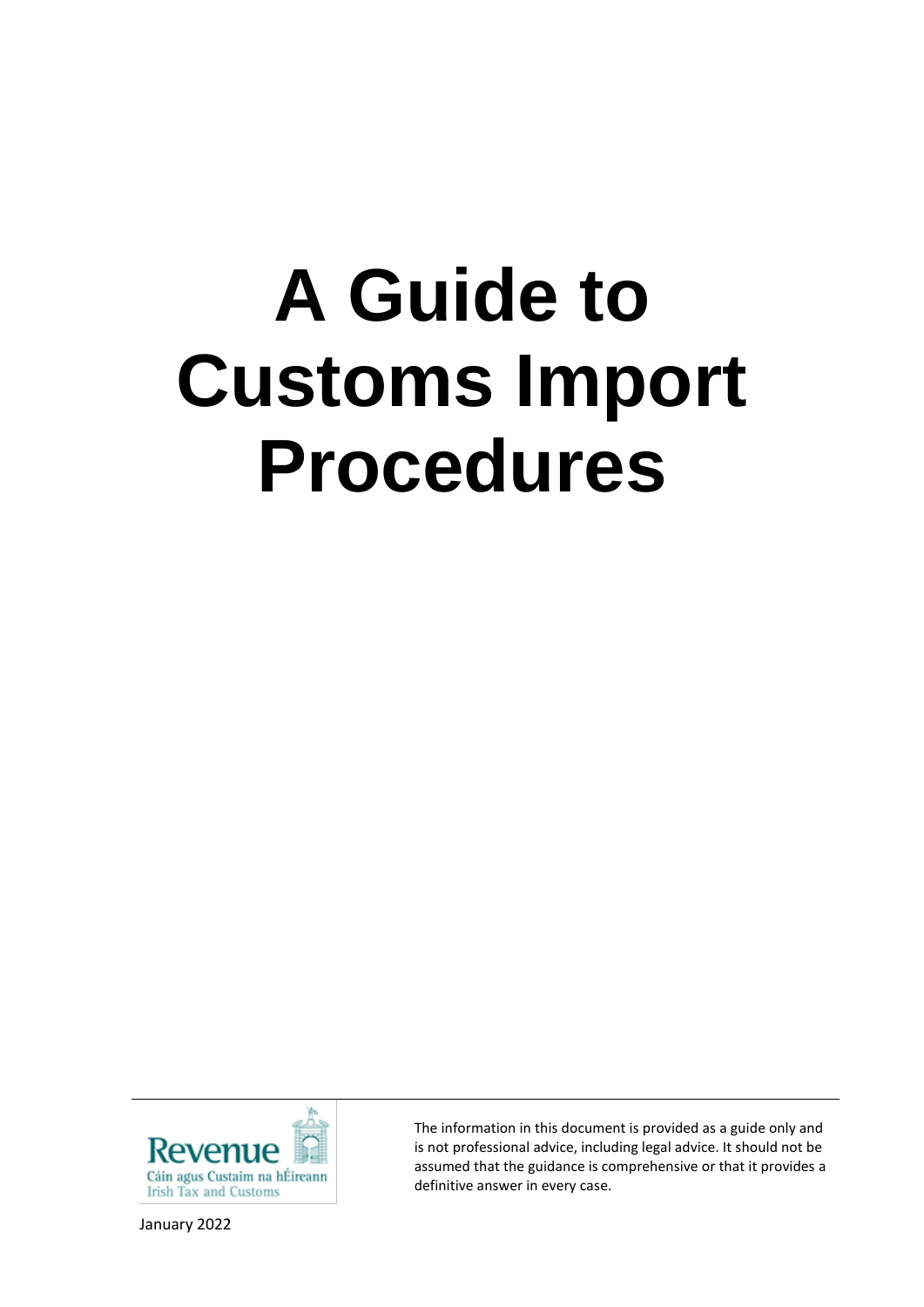# **CONTENTS**

| What are the main features of the electronic customs declaration?10 |  |
|---------------------------------------------------------------------|--|
|                                                                     |  |
|                                                                     |  |
|                                                                     |  |
|                                                                     |  |
|                                                                     |  |
|                                                                     |  |
|                                                                     |  |
|                                                                     |  |
|                                                                     |  |
|                                                                     |  |
|                                                                     |  |
|                                                                     |  |
|                                                                     |  |
|                                                                     |  |
|                                                                     |  |
|                                                                     |  |
|                                                                     |  |
|                                                                     |  |
|                                                                     |  |
|                                                                     |  |
|                                                                     |  |
|                                                                     |  |
| Economic Operators Registration and Identification System (EORI) 22 |  |
|                                                                     |  |
|                                                                     |  |
|                                                                     |  |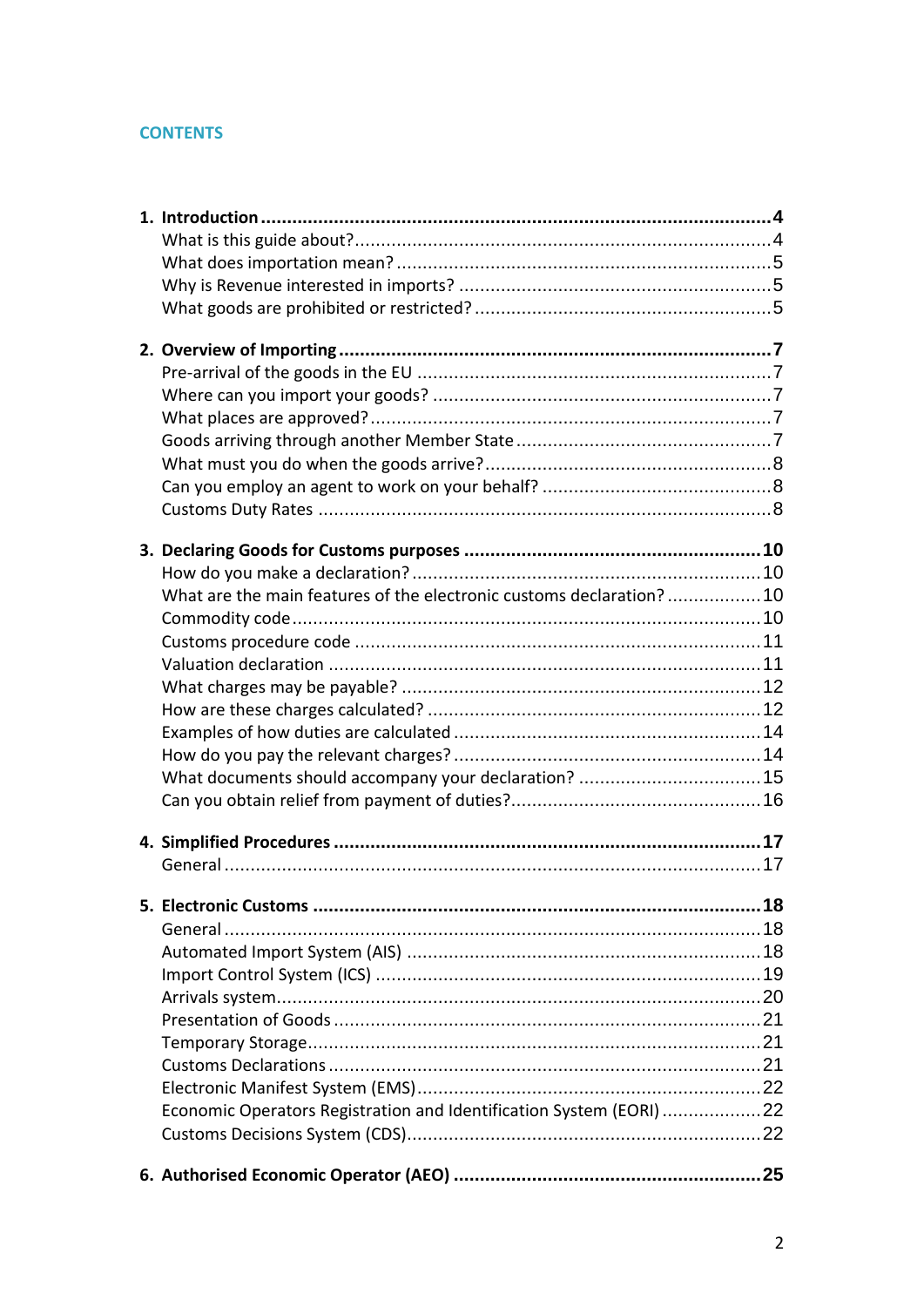| Applications for comprehensive guarantee and further information 36 |  |
|---------------------------------------------------------------------|--|
|                                                                     |  |
|                                                                     |  |
|                                                                     |  |
|                                                                     |  |
|                                                                     |  |
|                                                                     |  |
| You will find rates of duty in TARIC on the EU Commission website39 |  |
|                                                                     |  |
|                                                                     |  |
|                                                                     |  |
|                                                                     |  |
|                                                                     |  |
|                                                                     |  |
|                                                                     |  |
|                                                                     |  |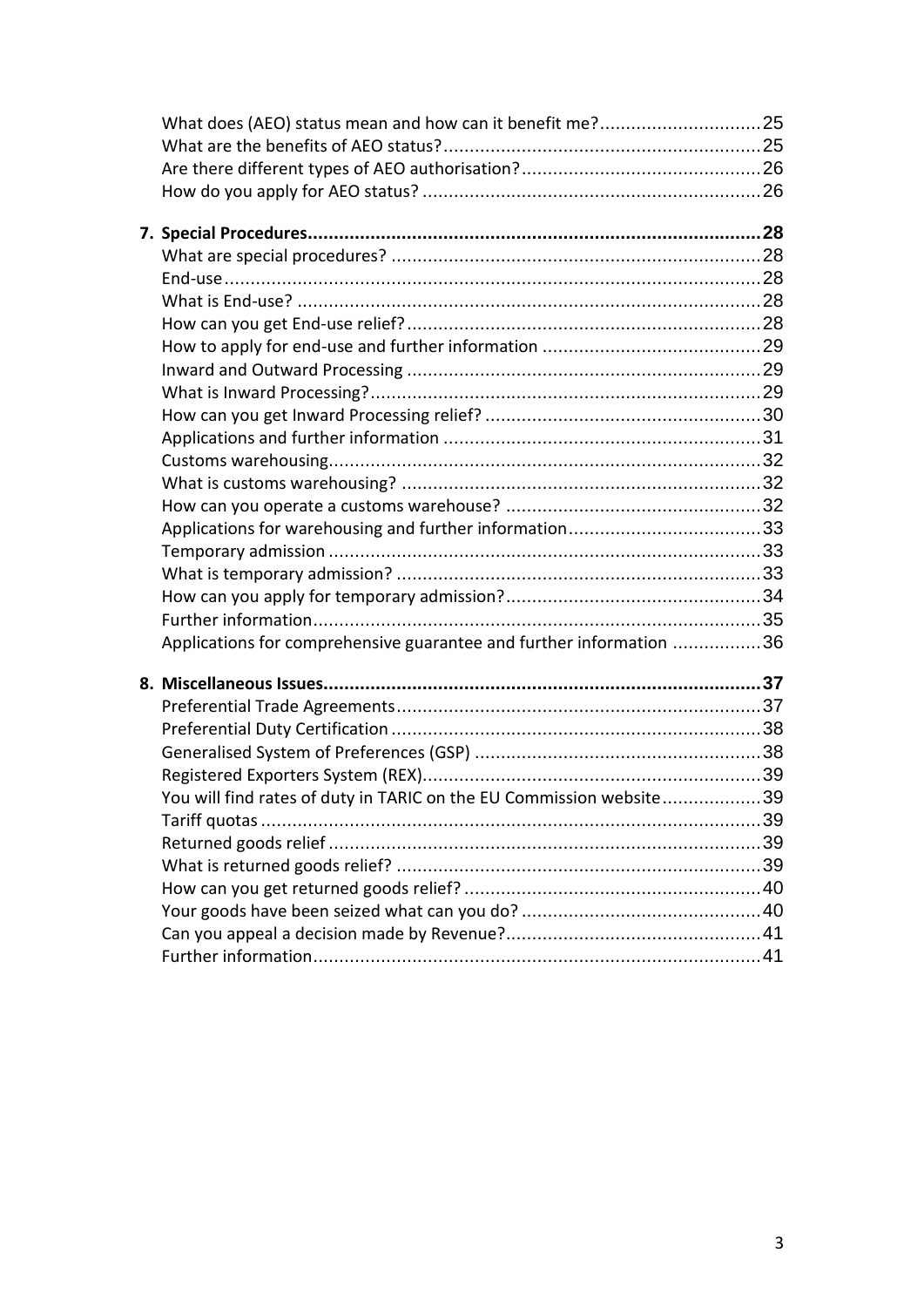#### <span id="page-3-0"></span>**1. Introduction**

#### <span id="page-3-1"></span>**What is this guide about?**

This guide is for anyone whether in business or not, who wishes to bring goods into Ireland from outside the European Union (EU). At present there are 27 Member States of the EU as follows: Austria, Belgium, Bulgaria, Cyprus, Czech Republic, Denmark, Estonia, Finland, France, Germany, Greece, Hungary, Ireland, Italy, Latvia, Lithuania, Luxembourg, Malta, Netherlands, Poland, Portugal, Croatia, Romania, Slovakia, Slovenia, Spain and Sweden.

In January 2020, the European Parliament and the UK Parliament ratified the Withdrawal Agreement and the UK officially left at 11pm (GMT) on 31 January. The UK entered a transition period from 1 February until 31 December 2020. During this period the UK was treated, for the purposes of the movement of goods, services, and people, as if it were a full EU Member State.

Provisions relating to Northern Ireland are covered by the revised Protocol to the Withdrawal Agreement effective from 1 January 2021. The effect of the Northern Ireland Protocol allows for goods originating in Northern Ireland to be treated as Union goods when trading with the EU and vice versa.

The EU-UK Trade and Cooperation Agreement, effective from 1 January 2021, has eliminated tariff duties for trade between the EU and the UK where the relevant rules on origin are met. Further information on these rules can be found on the Revenue website.

Further details on the topic of Brexit can be found on the Revenue website.

The guide will help you to understand the procedures required when importing goods and the customs formalities involved.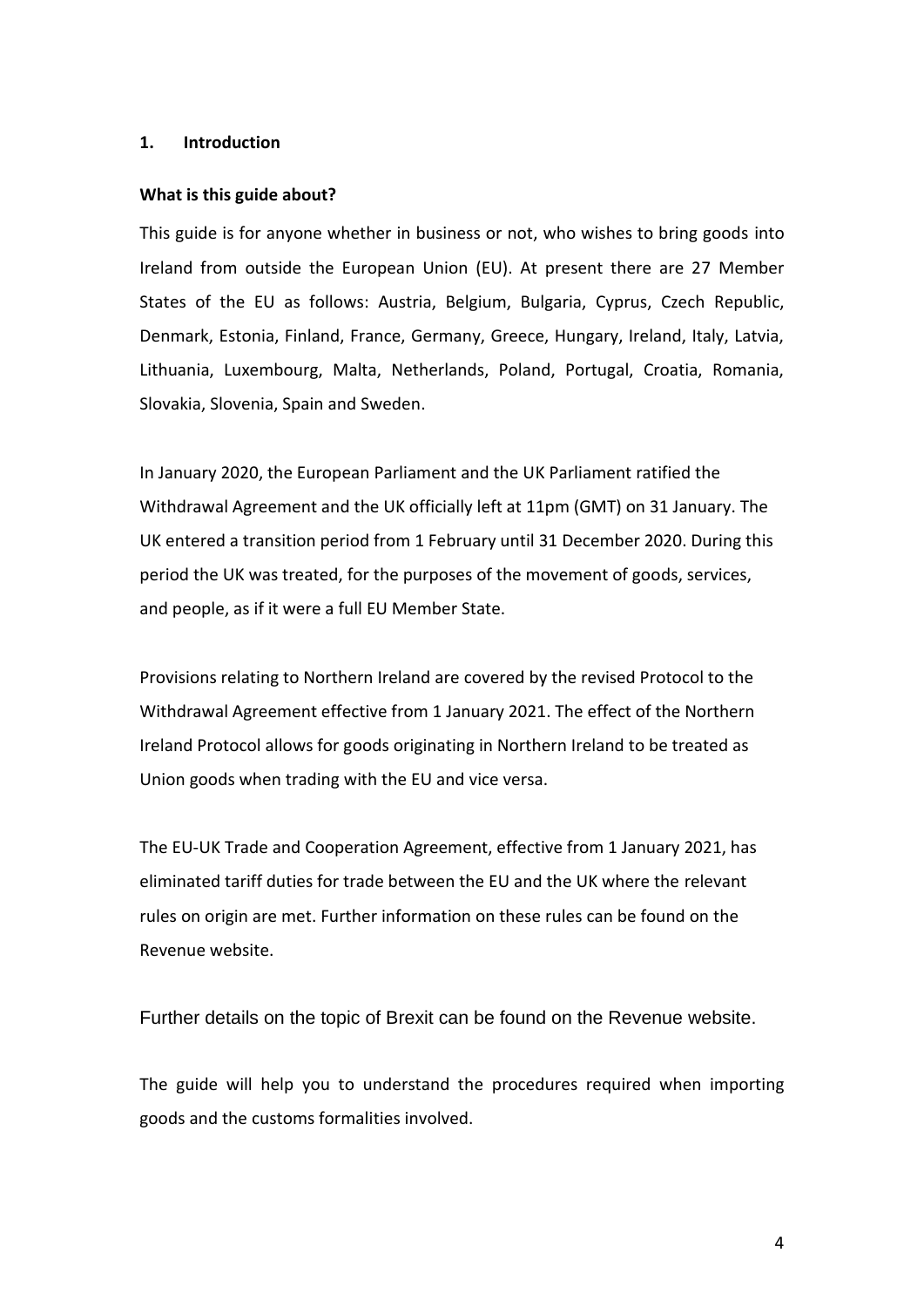This guide has been revised to reflect Revenue's new electronic Automated Import System (AIS), which was introduced on 23 November 2020 and replaced Automated Entry Processing (AEP) for Imports. AEP for exports is still in use until further notice. This Automated Import System (AIS) has been introduced to comply with the provisions of the [Union Customs Code \(UCC\).](https://www.revenue.ie/en/tax-professionals/legislation/union-customs-code/index.aspx) AIS will ensure that businesses can import goods legally from outside the EU using the most efficient process possible. You will find further information about AIS in the [AIS Trader Guide.](https://www.revenue.ie/en/online-services/support/software-developers/documents/ais/ais-trader-guide.pdf)

The introduction of AIS has:

- replaced the existing [Automated Entry Processing \(AEP\)](https://www.revenue.ie/en/customs-traders-and-agents/customs-electronic-systems/index.aspx) and [eManifest](https://www.revenue.ie/en/customs-traders-and-agents/customs-electronic-systems/emanifest.aspx) systems for imports
- introduced changes to the import procedure impacting on those involved in the import supply chain
- significantly changed the structure and content of the import declaration.

## <span id="page-4-0"></span>**What does importation mean?**

In the context of this guide, importation means bringing goods into Ireland from any country outside of the EU for personal or commercial reasons.

# <span id="page-4-1"></span>**Why is Revenue interested in imports?**

Revenue is responsible for controlling imports into Ireland for customs purposes and on behalf of other government departments. All goods imported into Ireland must be declared to Revenue in advance of arrival. Among other things, customs officers make sure that any goods declared for import are moving legally and are not prohibited or restricted.

# <span id="page-4-2"></span>**What goods are prohibited or restricted?**

Certain goods such as controlled drugs, indecent or obscene material, specific weapons and counterfeit goods are prohibited from being brought into the country under any circumstances. Their attempted importation will result in seizure. You can import certain other restricted goods with a licence issued by the appropriate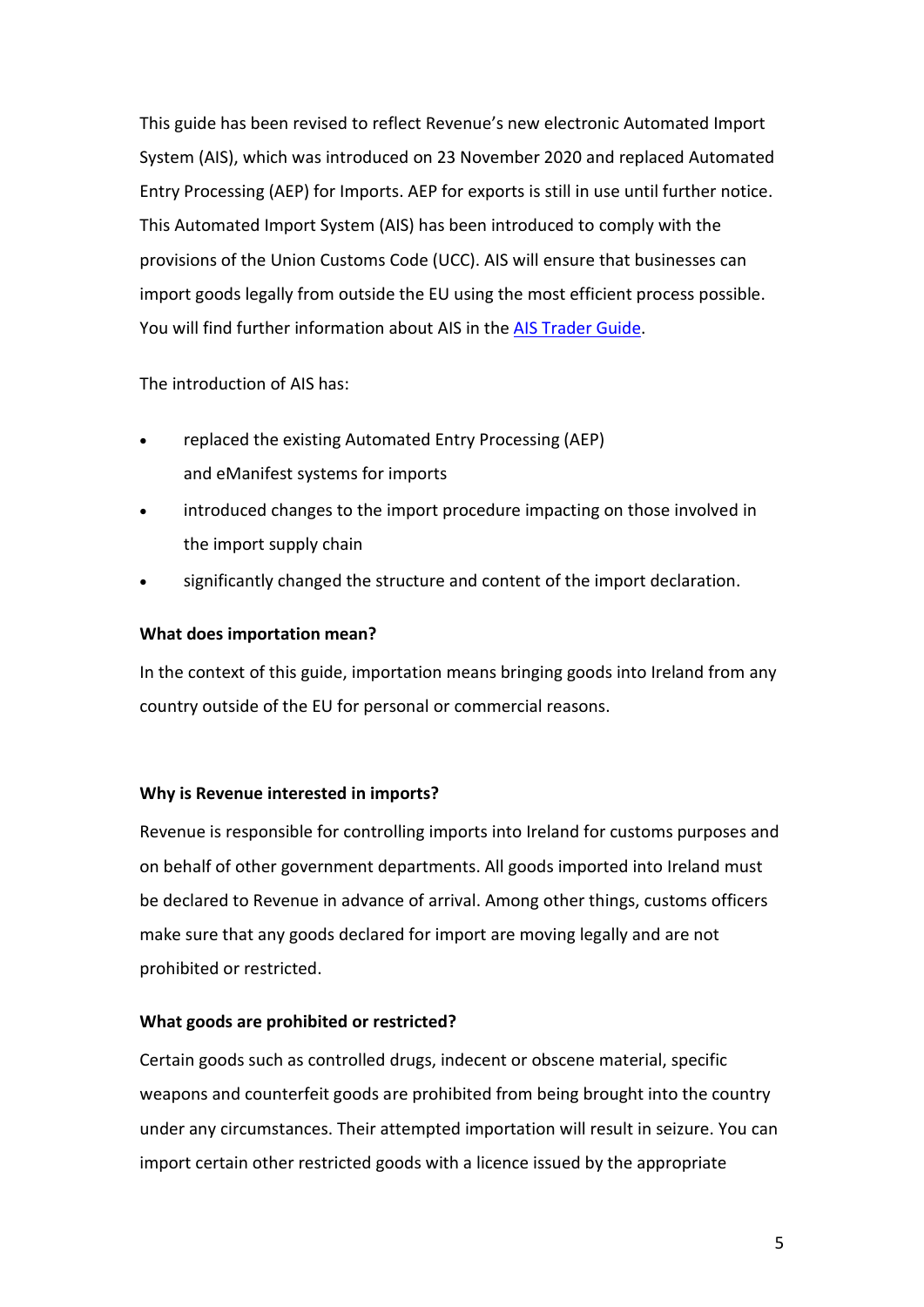authorities. For example, meat or meat products require a licence from the [Department of Agriculture Food and the Marine](http://www.agriculture.gov.ie/) and endangered species require a licence from the [National Parks and Wildlife Service.](http://www.npws.ie/)

You will find a full list of prohibited or restricted items in **Prohibitions and** [Restrictions](http://www.revenue.ie/en/customs/prohibitions-restrictions/index.html) on the Revenue website.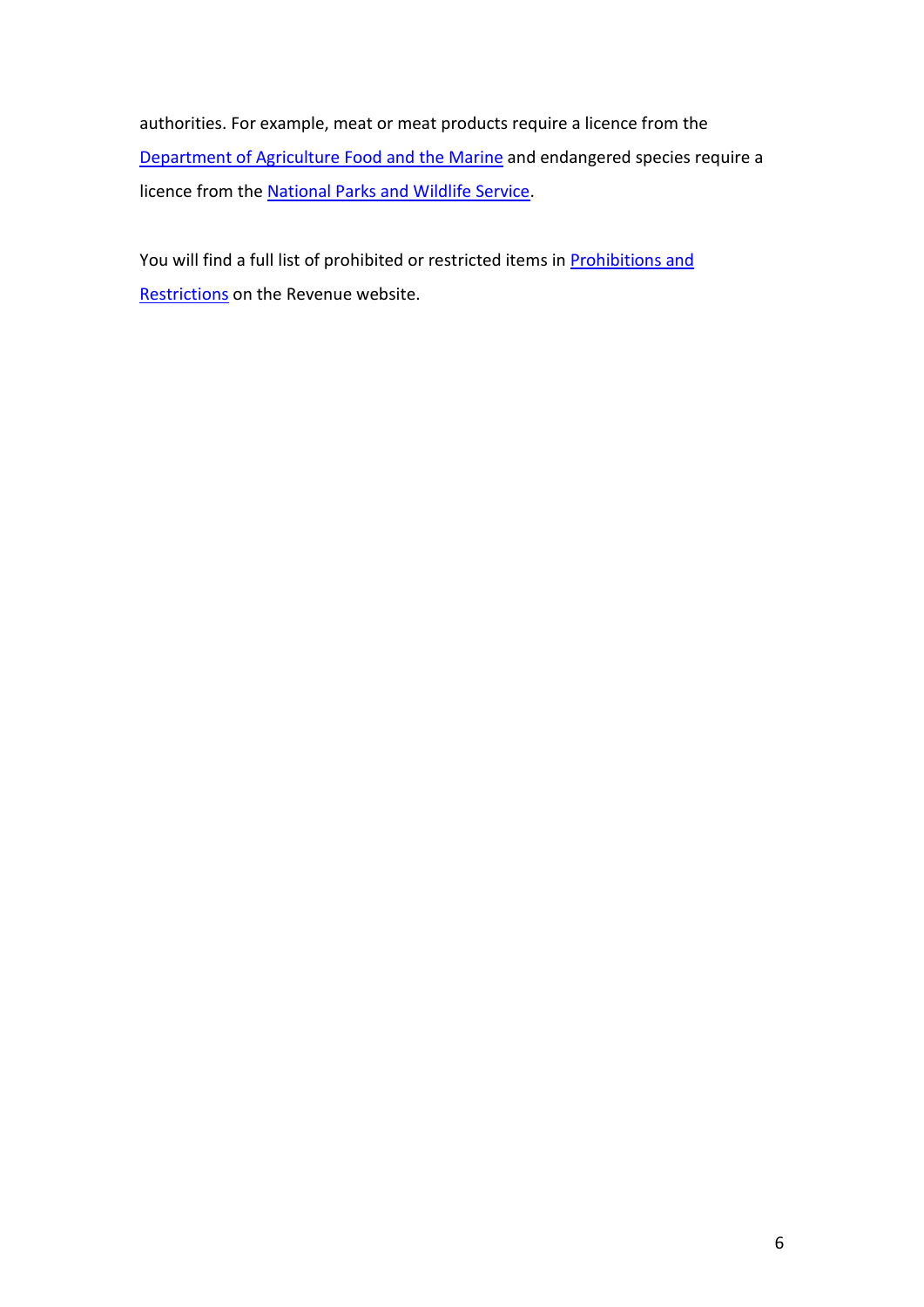## <span id="page-6-0"></span>**2. Overview of Importing**

## <span id="page-6-1"></span>**Pre-arrival of the goods in the EU**

The carrier of the goods must lodge an electronic safety and security declaration called an Entry Summary Declaration (ENS) in advance of the arrival of the goods. This safety and security declaration must be lodged at the office of first entry of the goods in the EU. You can do this by using the Import Control System (ICS). (See [Part](#page-18-0)  [5](#page-18-0) of this Guide for further information on ICS.)

## <span id="page-6-2"></span>**Where can you import your goods?**

You can only import or land your goods at a place approved by Revenue and in the presence, or with the authority, of the proper Revenue official. Goods landed other than this are liable to forfeiture. All goods which arrive at an approved place must be presented to Revenue.

#### <span id="page-6-3"></span>**What places are approved?**

The following places are approved in Ireland:

- for goods imported by sea, the approved area within an approved port
- for goods imported by air, an approved customs airport (the only approved customs airports are Dublin, Cork and Shannon)
- for goods that are not cleared by Revenue at a port or airport, an approved temporary storage facility.

#### <span id="page-6-4"></span>**Goods arriving through another Member State**

If your goods arrive in another EU Member State but you intend to clear them in Ireland for customs purposes, they must travel under a transit procedure. You will find further information in [Transit](https://www.revenue.ie/en/customs-traders-and-agents/transit/index.aspx) on the Revenue website.

Transit rules will apply to your goods until they reach an approved office of destination.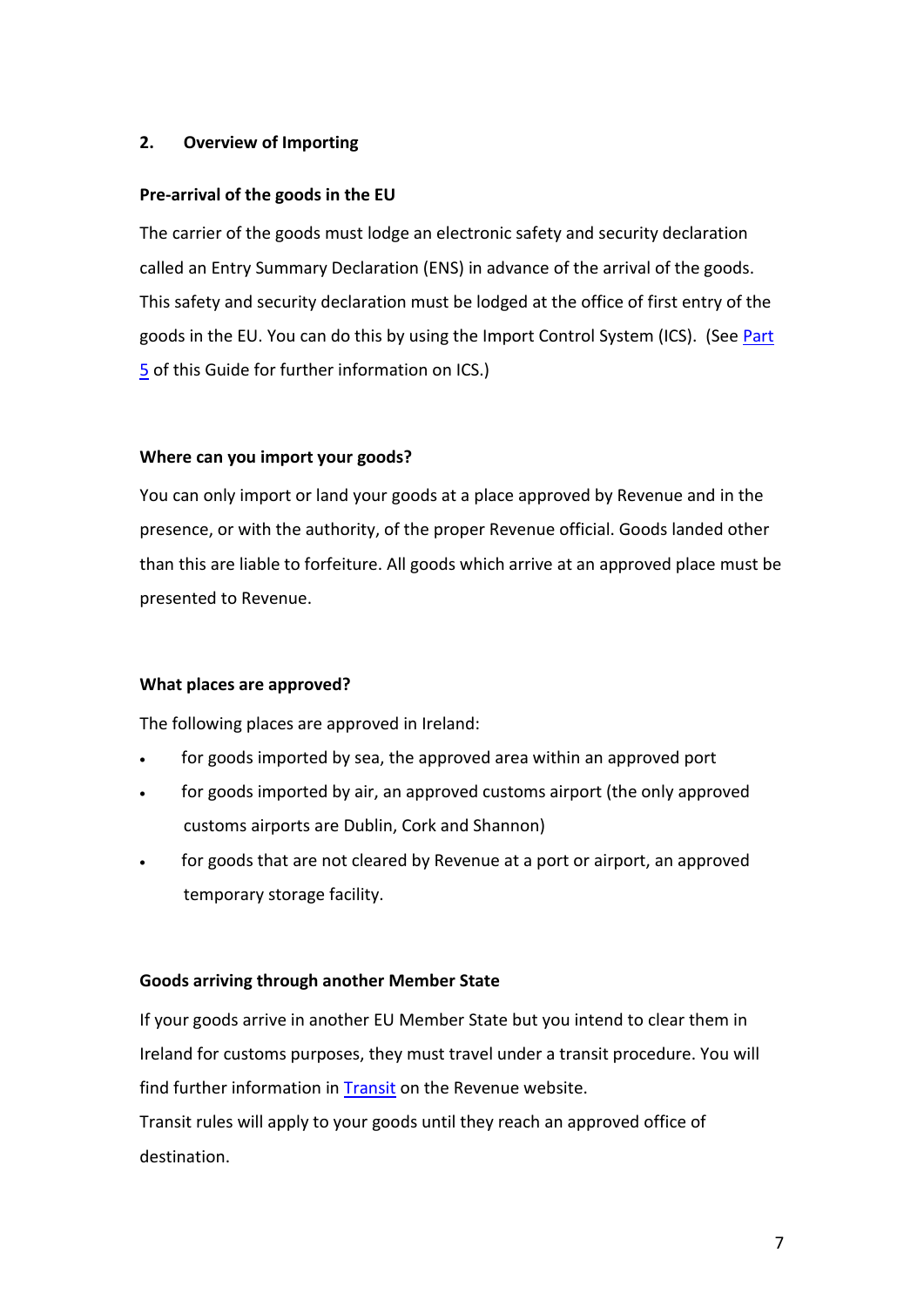### <span id="page-7-0"></span>**What must you do when the goods arrive?**

Once your goods arrive at an approved place, they must be presented to Revenue by the person who brought the goods into the State. "Presented" means informing Revenue, that the goods have arrived and are available for customs control. This is done in the form of a combined Presentation Notification and a Temporary Storage declaration.

## **What happens once goods are presented to Revenue?**

Once the goods are presented to Revenue at the place of landing and are removed to an approved Temporary Storage facility premises, they may be assigned to a customs procedure or remain in a Temporary Storage facility for a maximum duration of 90 days.

#### **The following are customs procedures:**

- release for free circulation
- transit
- customs warehousing
- temporary admission
- end-use
- inward processing
- export.

#### <span id="page-7-1"></span>**Can you employ an agent to work on your behalf?**

You can appoint a representative to work on your behalf. The type of representation may be either direct or indirect. Direct representatives act in the name of and on behalf of another person. Indirect representatives act in their own name but on behalf of another person.

#### <span id="page-7-2"></span>**Customs Duty Rates**

The customs duty rates charged on goods imported from outside of the EU are set out by the EU Commission in a Regulation known as the Combined Nomenclature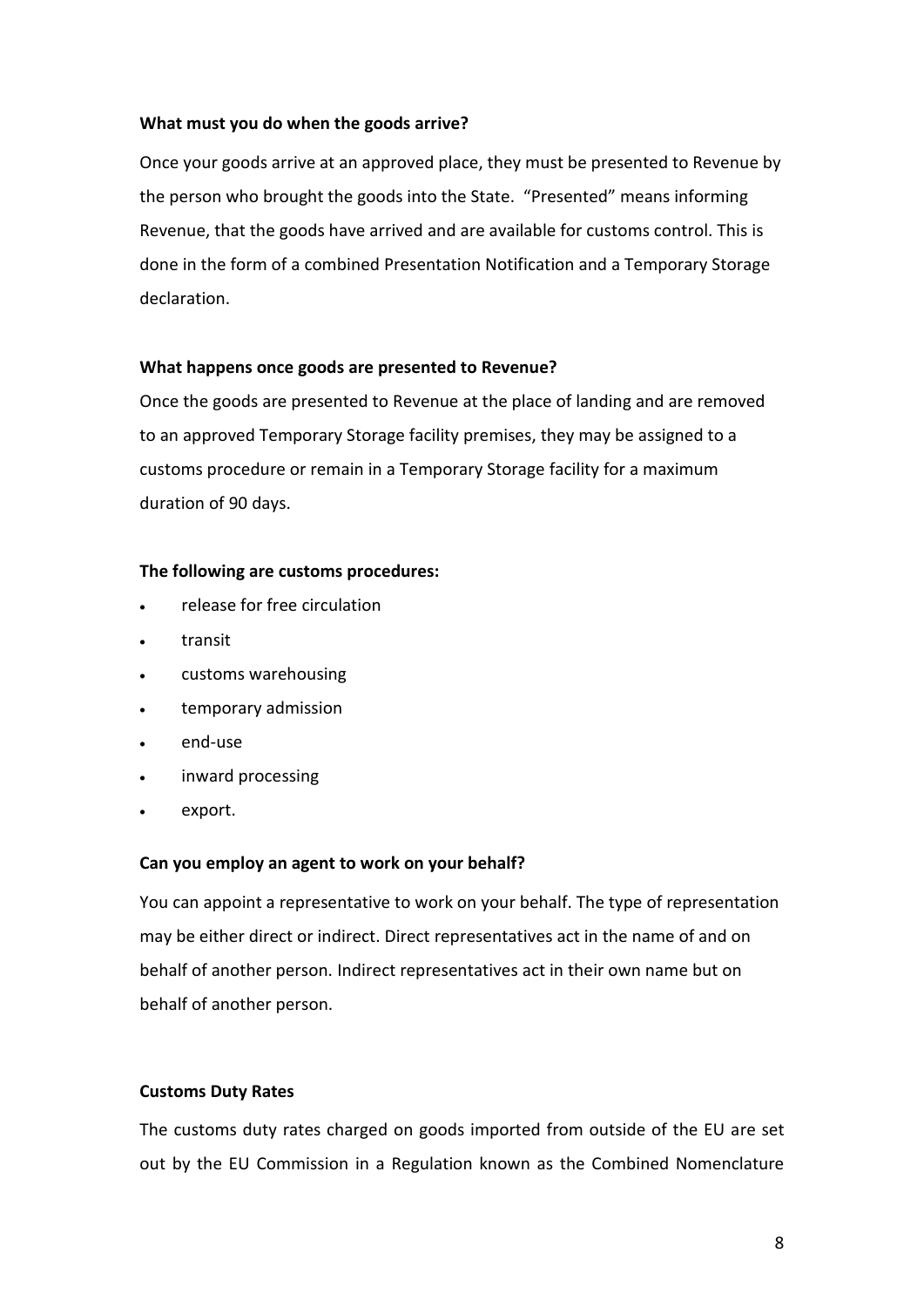(CN). These duty rates are common across the 27 Member States of the EU. The CN is updated every year to take account of:

- changes in requirements relating to statistics and commercial policy
- to fulfil international commitments, and
- to allow for technological and commercial developments.

Customs duty rates on specific goods being imported into the EU can be checked on [TARIC,](http://ec.europa.eu/taxation_customs/dds2/taric/taric_consultation.jsp?Lang=en) the integrated tariff of the EU. TARIC provides the exact customs duty rates including all measures affecting the import including:

- suspension of duties
- tariff quotas
- tariff preferences under Free Trade Agreements (FTAs) and
- Anti-Dumping measures.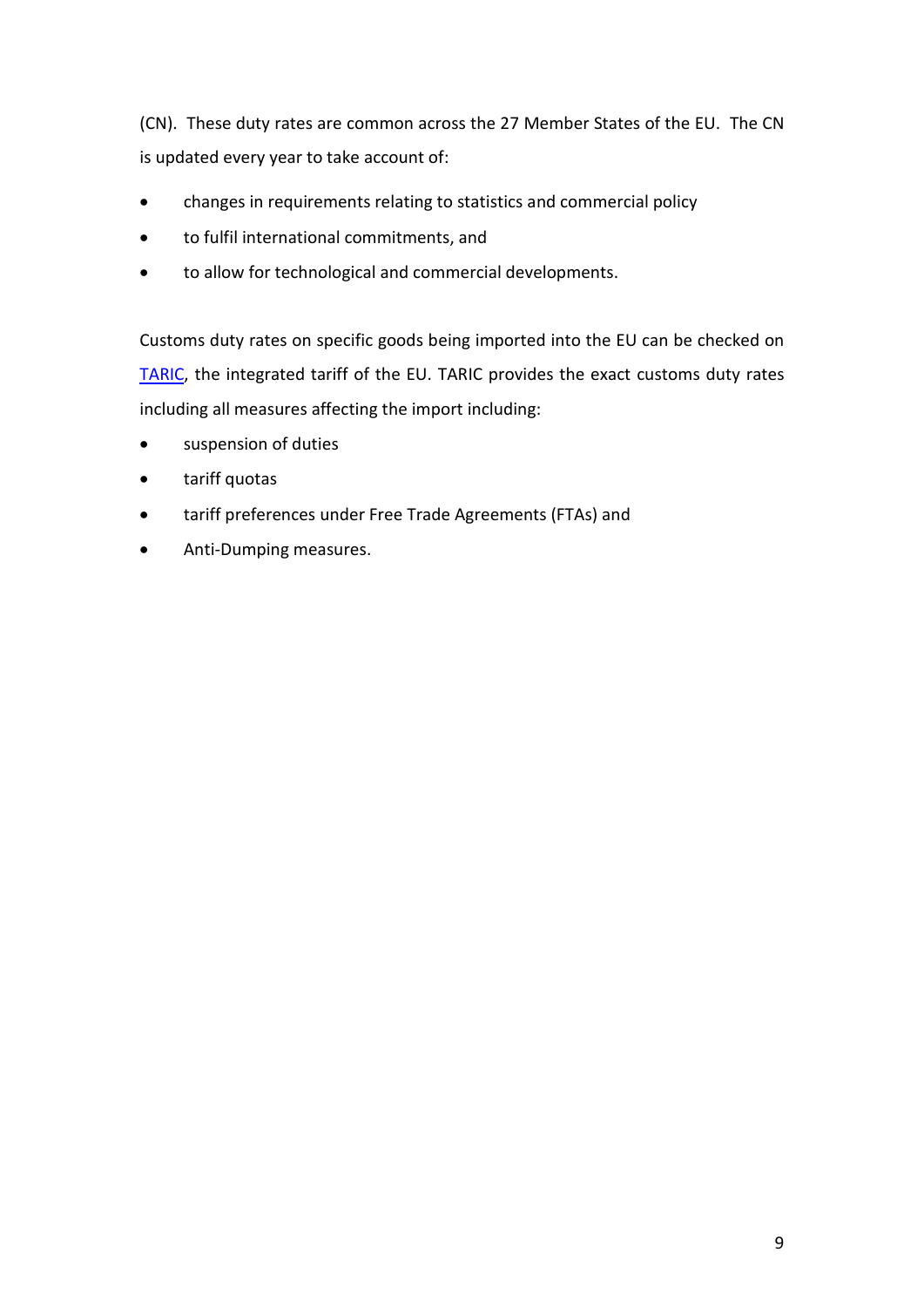## <span id="page-9-0"></span>**3. Declaring Goods for Customs purposes**

#### <span id="page-9-1"></span>**How do you make a declaration?**

Goods imported into the EU must be declared to Revenue electronically through Revenue's Automated Import System (AIS). This system allows importers or their agents to clear consignments at import by lodging an electronic customs declaration to Revenue. Further information on this system is available in [the](https://www.revenue.ie/en/customs-traders-and-agents/customs-electronic-systems/aep/direct-trader-input.aspx) [AIS section](https://www.revenue.ie/en/customs-traders-and-agents/customs-electronic-systems/index.aspx) on the Revenue website.

## <span id="page-9-2"></span>**What are the main features of the electronic customs declaration?**

Two of the most important pieces of information required in the electronic customs declaration are:

- the commodity code and
- the customs procedure code.

They have a significant impact on the duty due and how the consignment will be treated.

# <span id="page-9-3"></span>**Commodity code**

The commodity code used for imports is a ten-digit number that corresponds to a description of the goods being imported. Every product has a single commodity code which determines the correct rate of duty. You will find information about commodity codes in [TARIC](http://ec.europa.eu/taxation_customs/dds2/taric/taric_consultation.jsp?Lang=en) which is a database managed by the European Commission and used by all Member States. This database allows you to search for a commodity code by submitting a description or part description of the product in question. You may also input a tariff code and find information on the duty rate, the product's description or any restrictions that may apply to the product.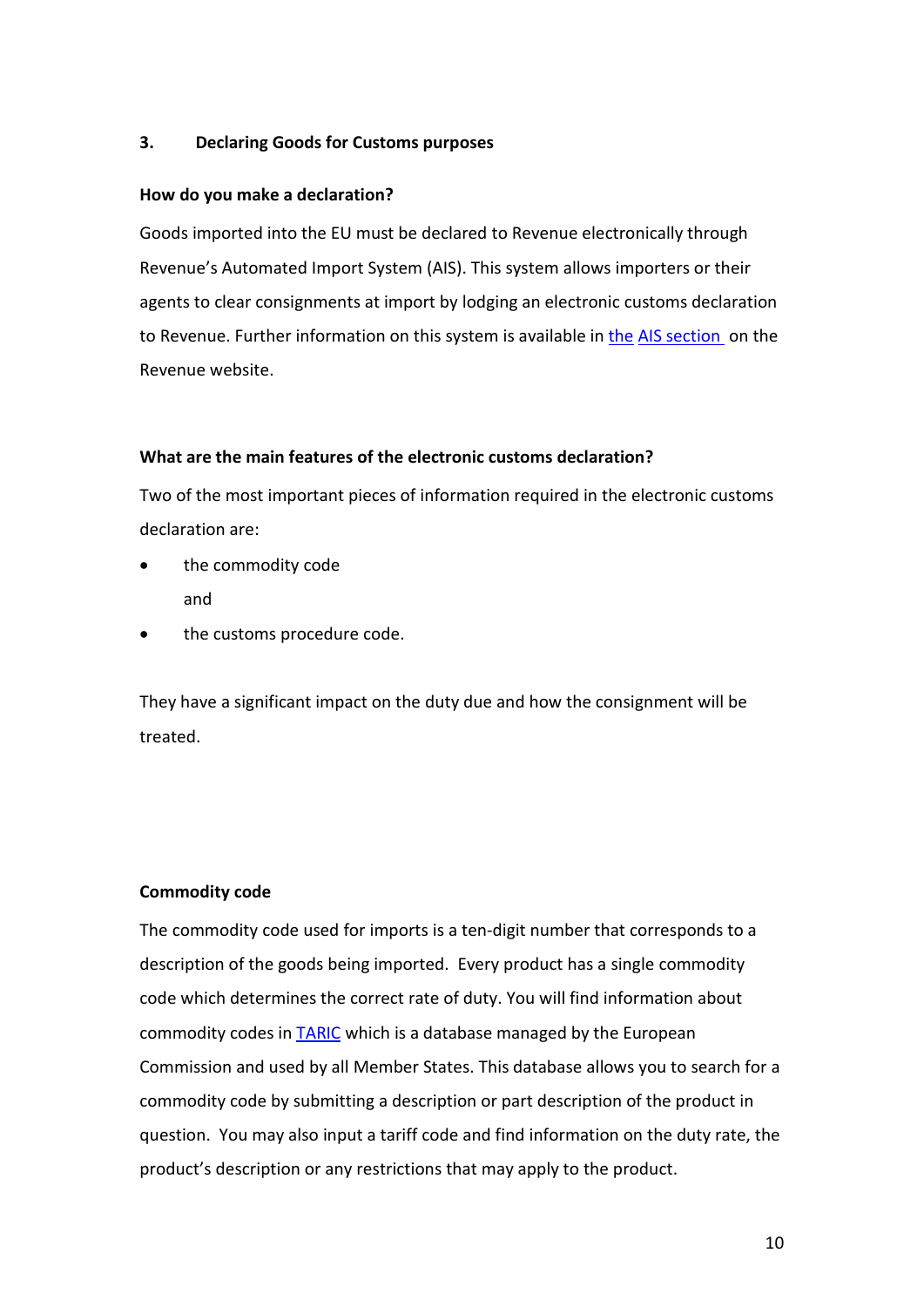Alternatively, you can contact Classification, Origin and Valuation Unit who will provide an opinion on the classification of your product. Opinions provided by the unit are not legally binding. You can also apply for [Binding Tariff Information \(BTI\)](https://www.revenue.ie/en/customs-traders-and-agents/importing-and-exporting/binding-tarrif-information-bti/index.aspx) which is a tariff classification decision that is legally binding throughout the EU.

Contact details for Classification, Origin and Valuation Unit:

- Telephone + 353 1 738 3676 10:00 to 12:30 Monday to Friday (except Public Holidays) – telephone services are available on a limited basis due to the COVID-19 pandemic, contact through email is advisable.
- Address Office of the Revenue Commissioners, Government Offices, St. Conlon's Road, Nenagh, Co. Tipperary
- [MyEnquiries.](https://www.revenue.ie/en/online-services/services/manage-your-record/myenquiries.aspx)
- E-mail tarclass@revenue.ie

#### <span id="page-10-0"></span>**Customs procedure code**

The customs procedure code describes the procedure or regime under which the goods are to be placed. It is required on all electronic customs declarations. You will find a full list of procedure codes in the [AIS trader guide](https://www.revenue.ie/en/online-services/support/software-developers/documents/ais/ais-trader-guide.pdf) on the Revenue website.

#### <span id="page-10-1"></span>**Valuation declaration**

The customs declaration requires information relating to factors that may influence the price paid, for example, if the buyer and seller are related. The required information must be entered in AIS Data Element 4/13.

The obligation to provide this information, with the exception of where it is essential for the correct determination of the customs value, is waived where:

- the customs value of the imported goods in a consignment does not exceed €20,000 provided that they do not constitute split or multiple consignments from the same consignor to the same consignee or
- the importation is of a non-commercial nature or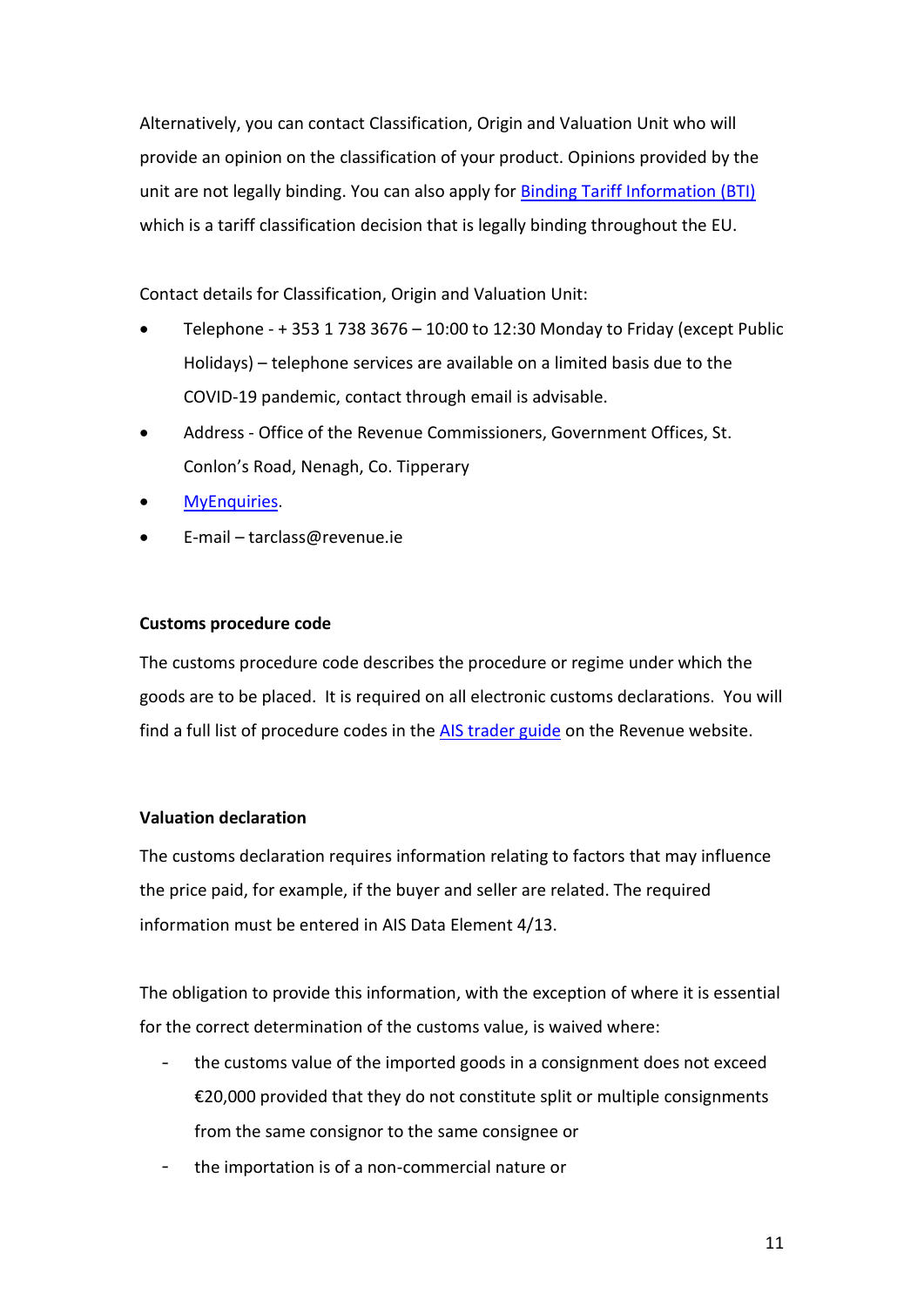$\sim$ in a case of continuing traffic in goods supplied by the same seller to the same buyer under the same commercial conditions, a [long-term declaration](https://www.revenue.ie/en/customs-traders-and-agents/documents/c-and-e-g563a.pdf) has been registered with Customs, and an authorisation number issued. The authorisation number together with code '1DO3' must be entered in DE 2/3 of AIS when declaring goods covered by the long-term declaration.

If you buy goods regularly from the same supplier, instead of completing a declaration every time you import a consignment, you can register a long-term declaration [\(G563A\)](https://www.revenue.ie/en/customs-traders-and-agents/documents/c-and-e-g563a.pdf) at your Revenue office. The long-term declaration of value will remain valid for a period of three years as long as the particulars remain the same.

You can get further information from [origin&quotasection@revenue.ie.](mailto:origin"asection@revenue.ie)

#### **Rates of Exchange**

Invoices declared in currencies other than euro must be converted to euro to correctly assess the amount of import duty due. You will find information on the latest exchange rates in [Exchange rates](https://www.revenue.ie/en/customs-traders-and-agents/importing-and-exporting/exchange-rates/index.aspx) on the Revenue website. These rates are updated monthly.

#### <span id="page-11-0"></span>**What charges may be payable?**

The following Import charges may be payable:

- Customs Duty
- **Excise Duty**
- VAT
- Anti-Dumping Duty
- Countervailing Duty.

#### <span id="page-11-1"></span>**How are these charges calculated?**

Customs Duty is normally calculated as a percentage of the value but can also be based on other elements such as weight, number or specific ingredients. The percentage varies depending on the type of goods and the country of origin.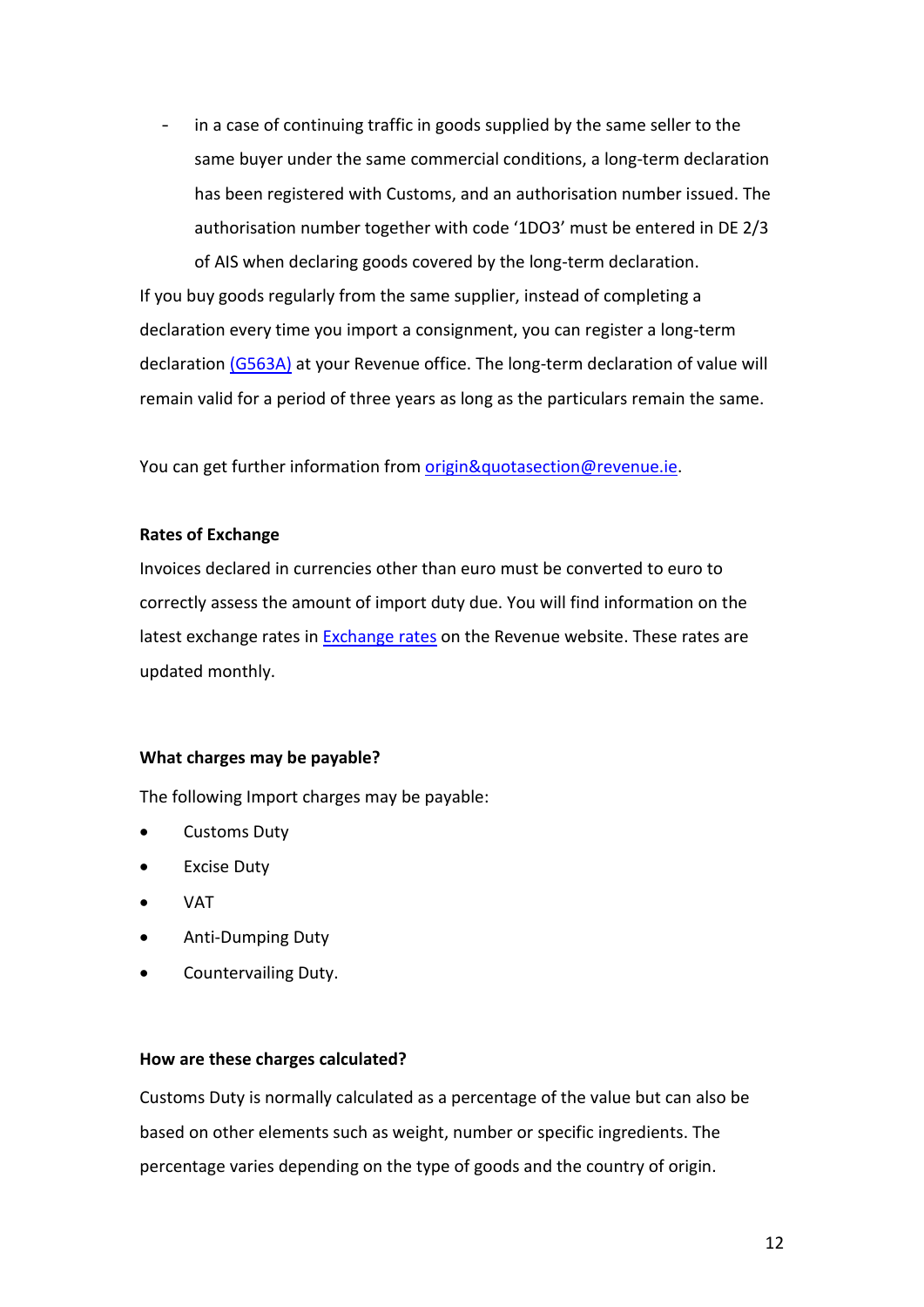Customs Duty is charged on the price paid for the goods plus shipping, packaging and insurance costs to the place of introduction into the EU. Further information on rates of Customs Duty may be obtained from **TARIC** on the EU Commission website or by contacting Classification, Origin and Valuation Unit.

Excise Duty is charged on alcohol, tobacco and oil products and is in addition to Customs Duty. The Excise Duty on:

- wines and spirits is based on the volume of alcohol and whether wine is still or sparkling.
- cigarettes is based on a percentage of the recommended retail price combined with a quantity charge.
- other tobacco products is based on the net weight.
- oil is charged per 1,000 litres and is dependent on the type of oil (light oil, heavy oil, liquefied petroleum gas or substitute fuel).

You will find information on the current rates of Excise Duty in [alcohol products tax](https://www.revenue.ie/en/companies-and-charities/excise-and-licences/excise-duty-rates/alcohol-products-tax.aspx) and [tobacco products tax](https://www.revenue.ie/en/companies-and-charities/excise-and-licences/excise-duty-rates/tobacco-products-tax.aspx) on the Revenue website.

VAT is charged at the point of importation at the same rate that applies to similar goods sold in this country.

The value of imported goods for VAT purposes is their value for customs purposes increased by:

- the amount of any Customs Duty, Anti-Dumping Duty, Excise Duty (excluding VAT) payable in relation to their importation.
- any transport, handling and insurance costs between the place of introduction into the EU and the State.
- onward transportation costs to the place of final destination, if known, at the time of importation.

Further information may be obtained from your Revenue office. A detailed list of [VAT rates](https://www.revenue.ie/en/vat/vat-rates/index.aspx) is available on the Revenue website.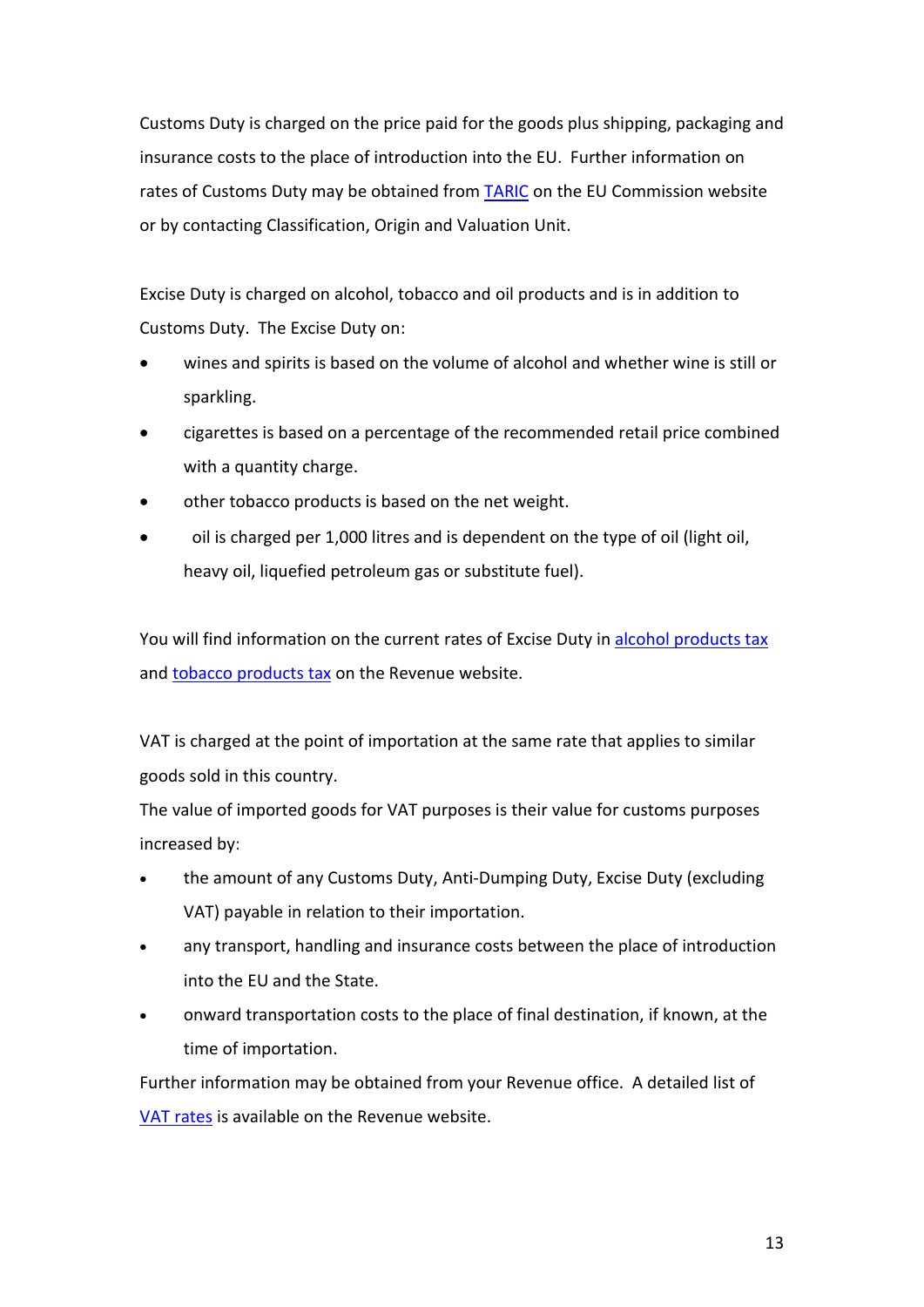Anti-Dumping Duty is imposed by the European Commission. It is imposed to protect EU industry from the possible damage that is caused by the dumping of low-priced goods on the EU market. It is normally charged as a percentage of the value of the goods plus shipping, packaging and insurance.

Countervailing Duty is similar to Anti-Dumping Duty. It applies to goods that have benefited from government subsidies in their country of origin or export. This can result in goods being imported into the EU at prices substantially lower than the normal value. It is usually charged as a percentage of the value of the goods plus shipping, packaging and insurance. You will find further information on both Anti-Dumping and Countervailing duties in [Anti-Dumping and Countervailing Duties](https://www.revenue.ie/en/customs-traders-and-agents/importing-and-exporting/anti-dumping-and-countervailing-duty/index.aspx) on the Revenue website.

#### <span id="page-13-0"></span>**Examples of how duties are calculated**

The following table shows how import charges are calculated on consignments of goods.

| Goods    | <b>Invoice</b> | <b>Shipping</b>  | Value           | <b>Customs</b> | <b>Value</b>    | <b>VAT</b> | <b>Total</b> | <b>Total</b> |
|----------|----------------|------------------|-----------------|----------------|-----------------|------------|--------------|--------------|
|          | <b>Price</b>   | and              | for             | <b>Duty</b>    | for VAT         |            | Charge       | Cost         |
|          |                | <b>Insurance</b> | <b>Customs</b>  | %              | <b>Purposes</b> | ℅          | on           |              |
|          |                |                  | <b>Purposes</b> |                |                 |            | Import       |              |
| Smart    | €300           | €33              | €333            | 0%             | €333            | 23%        | €76.59       | €409.59      |
| Phones   |                |                  |                 | €0             |                 | €76.59     |              |              |
| Men's    | €450           | €56              | €506            | 12%            | €566.72         | 23%        | €191.07      | €697.07      |
| Jacket's |                |                  |                 | €60.72         |                 | €130.35    |              |              |

#### <span id="page-13-1"></span>**How do you pay the relevant charges?**

Payment for any tax and duties arising on a custom declaration must be secured before the goods are released. There are two options available for payment of the following charges on a customs declaration: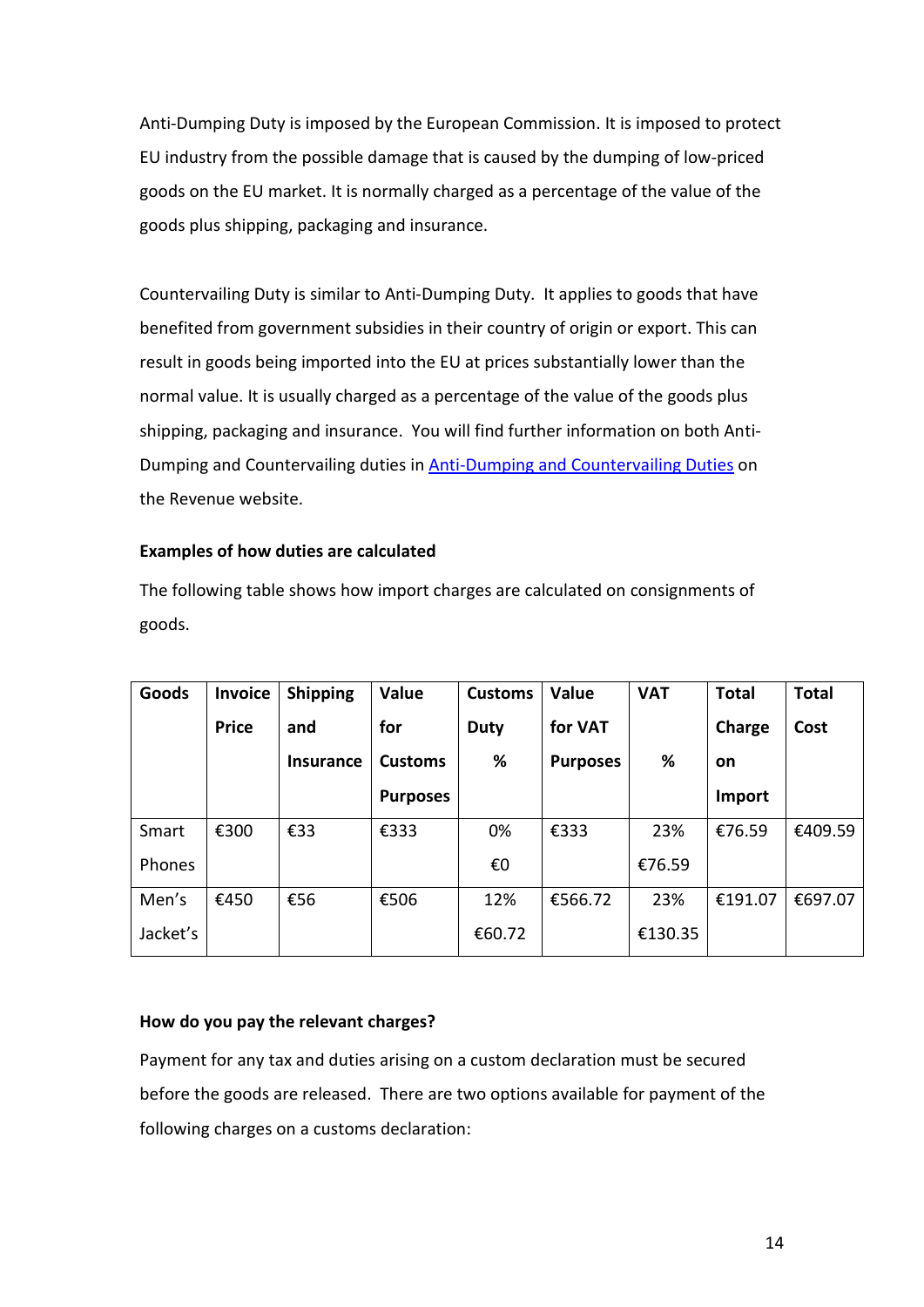- Customs Duty
- **Excise Duty**
- VAT at import.

You can pay by cash in the prescribed methods outlined below or by using our deferred payment facility.

Cash payments can be made into your TAN account by using Revenue's online payment facility, Revpay. You can access Revpay through ROS or myAccount and payments can be made by credit card, debit card or single debit instruction. You can access this secure online application either through [ROS](https://www.ros.ie/oidc/login/noCertsFound?lang=en&client_id=rosint_rp) or [myAccount.](https://www.ros.ie/myaccount-web/sign_in.html?execution=e2s1)

You must be authorised to use the deferred payment facility. Authorisation will require provision of a bank/cash guarantee and compliance with the conditions of the authorisation. Once approved, payment of taxes and duties arising may be deferred for payment to the 15<sup>th</sup> day of the following month.

Further details on methods of payment may be found at **Payment methods**.

#### <span id="page-14-0"></span>**What documents should accompany your declaration?**

In general, when you use AIS to submit your declaration electronically, you must retain accompanying documents for customs inspection or audit for a period of three years. This three-year period runs from the end of the year in which the goods are released from Revenue control.

Examples of supporting information required are:

- the invoice on which the customs value of the goods is declared.
- documents required for preferential trade agreements or other reliefs from duty (for example origin documents and bills of lading).
- other documents required under provisions governing the release for free circulation of the goods, for example import licences (see [Prohibitions and](http://www.revenue.ie/en/customs/prohibitions-restrictions/index.html)  [Restrictions\)](http://www.revenue.ie/en/customs/prohibitions-restrictions/index.html).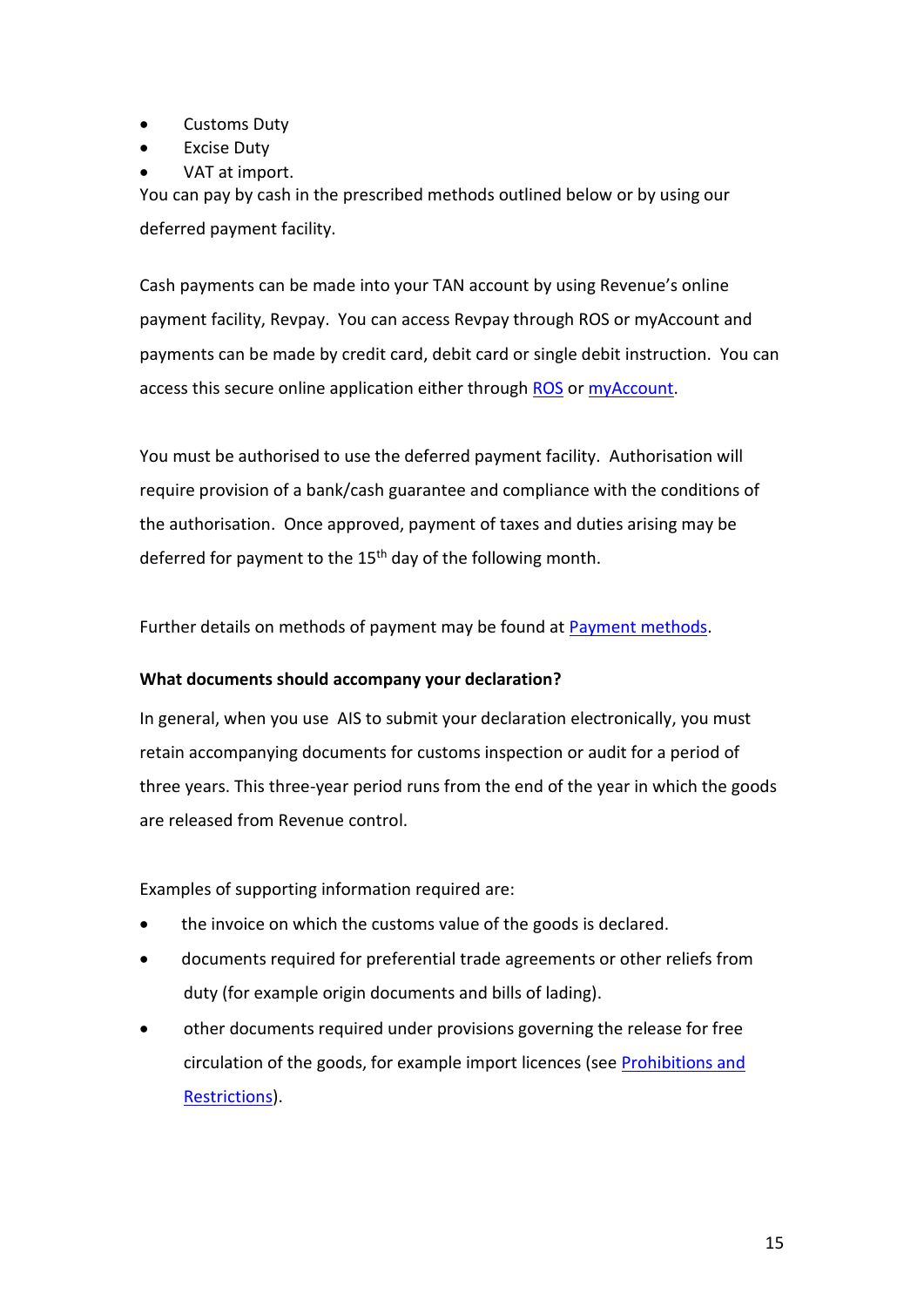## <span id="page-15-0"></span>**Can you obtain relief from payment of duties?**

Yes. There are a number of situations where you can claim full or partial relief from payment of import duties. Such relief can either be on a temporary or permanent basis, depending on the circumstances.

The following are examples of circumstances where there is permanent relief from the payment of import charges:

- transfer of residence
- inheritance of goods
- students' goods
- medical equipment
- diplomatic privilege
- trade promotion material
- coffins and funerary urns.

You will find further details and the rules and procedures that apply i[n personal](https://www.revenue.ie/en/importing-vehicles-duty-free-allowances/personal-relief-from-customs-duty-and-vat/index.aspx)  [reliefs,](https://www.revenue.ie/en/importing-vehicles-duty-free-allowances/personal-relief-from-customs-duty-and-vat/index.aspx) and [business reliefs](https://www.revenue.ie/en/customs-traders-and-agents/relief-from-customs-duty-and-vat/index.aspx) on the Revenue website.

Relief under the temporary admission procedure is covered later in this guide. If you need further information you should contact Authorisations and Reliefs Unit, National Policy and Operations Branch, Office of the Revenue Commissioners, Government Offices, St. Conlon's Road, Nenagh, Co. Tipperary, telephone: + 353 1 738 3676.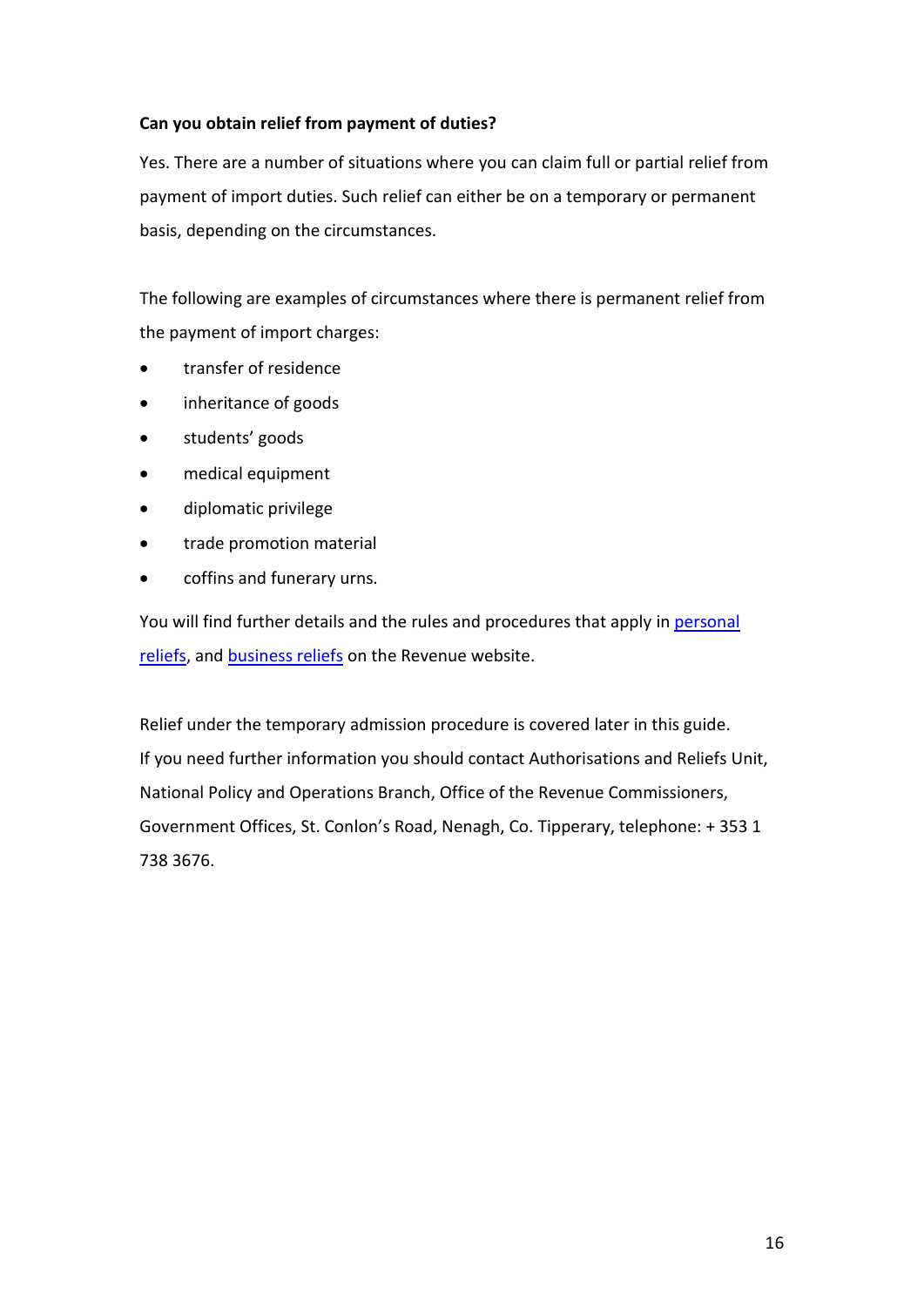# <span id="page-16-0"></span>**4. Simplified Procedures**

# <span id="page-16-1"></span>**General**

The term simplified procedures covers various forms of simplification which may be granted to traders in relation to the completion of declarations and the presentation of documents and goods at importation. There are two main types of simplified import procedures which require authorisation as follows:

- Entry in the Declarants Records (EIDR) and
- "Simplified Declaration" SD.

You will find further information on simplified procedures and how to apply in [simplified customs procedures](https://www.revenue.ie/en/customs-traders-and-agents/simplified-customs-procedures/index.aspx) on the Revenue website or by contacting simplifiedprocedures@revenue.ie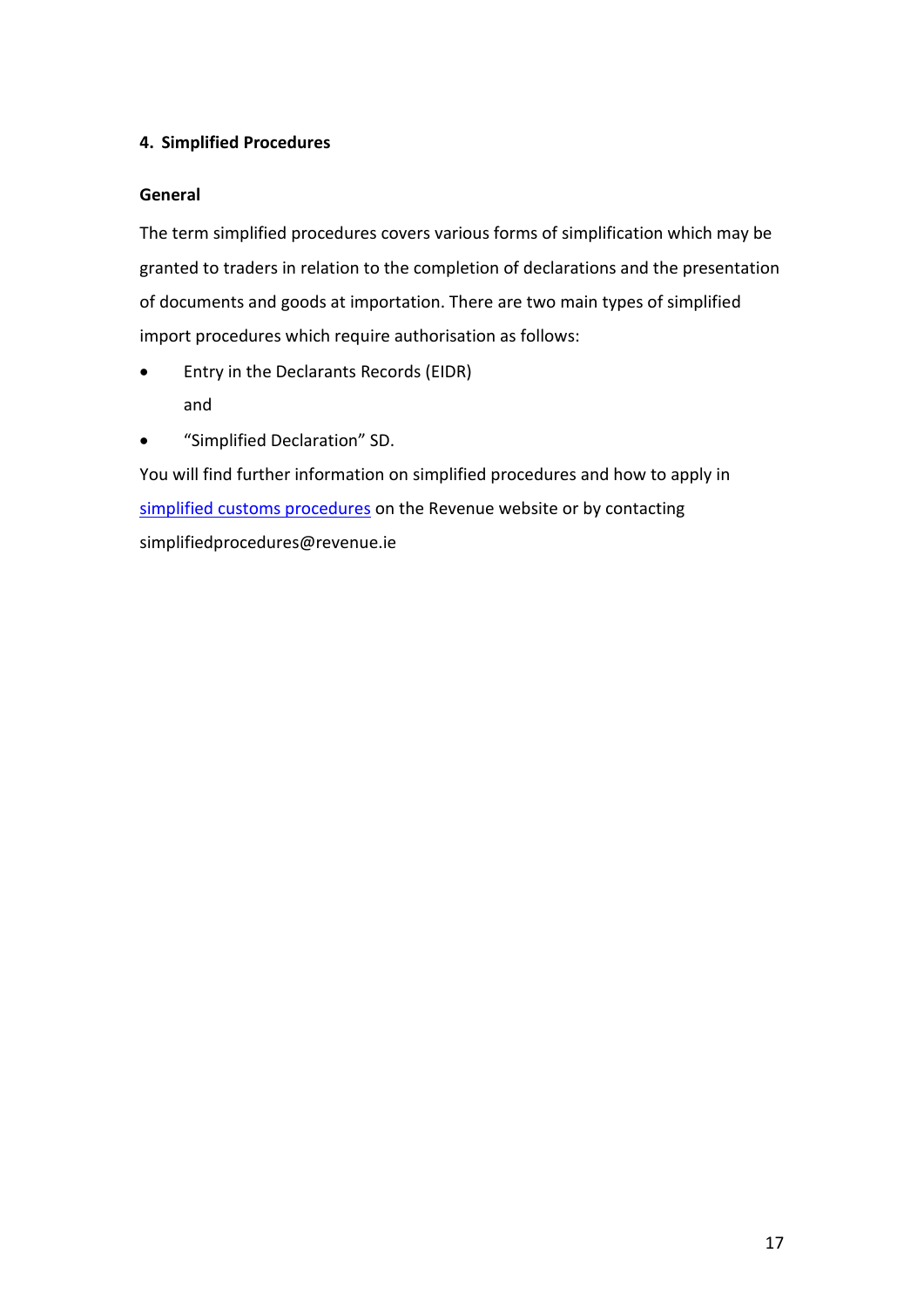# <span id="page-17-0"></span>**5. Electronic Customs**

## <span id="page-17-1"></span>**General**

All your interaction with Revenue for customs purposes is done electronically. The following electronic systems are the most relevant to imports:

- Automated Import System (AIS)
- Import Control System (ICS)
- Arrivals system
- Economic Operators' Registration and Identification system (EORI)
- Customs Decisions System (CDS)
- New Computerised Transit System (NCTS).

# <span id="page-17-2"></span>**Automated Import System (AIS)**

AIS is Revenue's electronic system which deals with the validation, processing, duty accounting, control and clearance of customs declarations on imports in compliance with the provisions of the UCC. The main elements of AIS are:

- The electronic submission of customs declarations
- the management of the workflow for the clearance of the goods (from acceptance to release)
- the management of certain post-clearance processes (for example supplementary declarations, corrections, discharge).
- You will find further information about AIS in the [AIS Trader Guide.](https://www.revenue.ie/en/online-services/support/software-developers/documents/ais/ais-trader-guide.pdf)

The following graph details the flow of the Customs formalities together with the relevant systems that are to be used:

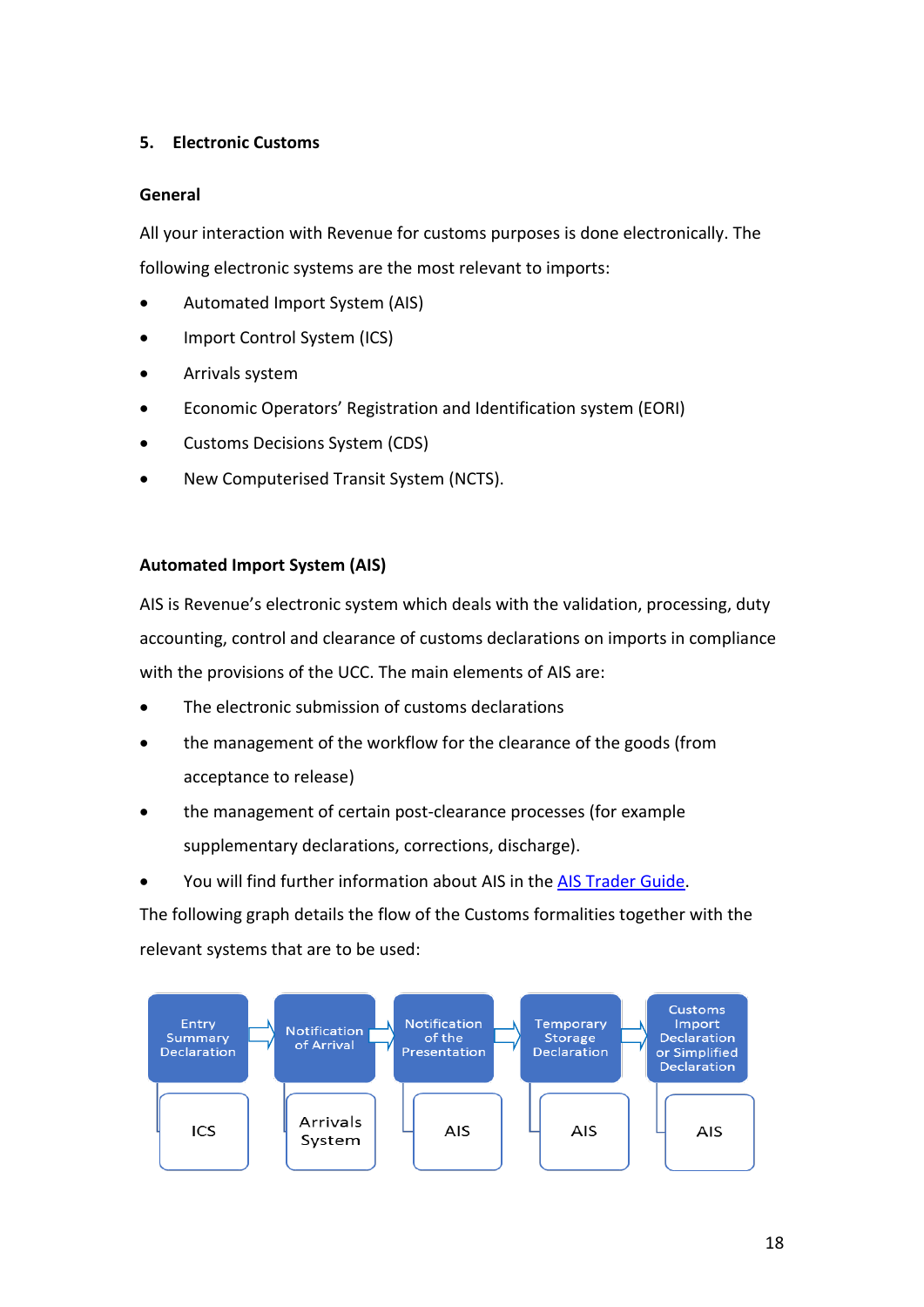The processes at import are:

#### <span id="page-18-0"></span>**Import Control System (ICS)**

The Import Control System (ICS) is used to process electronic pre-arrival declarations. It is mandatory for carriers to provide Revenue with advance information for the purpose of safety and security risk analysis. This is done by lodging an entry summary declaration (ENS) for goods being brought into the customs territory of the Union. There are certain goods for which an ENS will not be required, for example, goods contained in travellers' personal baggage, goods entering by pipeline, letters, postcards and printed matter. The ENS must be lodged electronically using ICS at the customs office of first entry. The responsibility for lodging it lies with the carrier although it may be lodged by a representative of the carrier. You will find further information on ICS in the [Import Control System Trader](https://www.revenue.ie/en/customs-traders-and-agents/documents/electronic/ics-trade-guide.pdf)  [Guide.](https://www.revenue.ie/en/customs-traders-and-agents/documents/electronic/ics-trade-guide.pdf)

#### **ICS2 – launch of first Release 1 March 2021**

The Import Control system (ICS) is being gradually replaced with a new system (ICS2) which will allow for the implementation of the new UCC processes and procedures relating to the entry of goods.

This includes the requirement for multiple filing of advance cargo information for application of Article 127(6) of the Union Customs Code and the involvement of more supply chain actors and business models as set out Article 127(4) of the Union Customs Code.

ICS2 will be implemented in phases according to the Release schedule and dates set out in the Annex to **COMMISSION IMPLEMENTING DECISION (EU) 2019/2151 of 13 December 2019** establishing the work programme relating to the development and deployment of the electronic systems provided for in the Union Customs Code, as follows: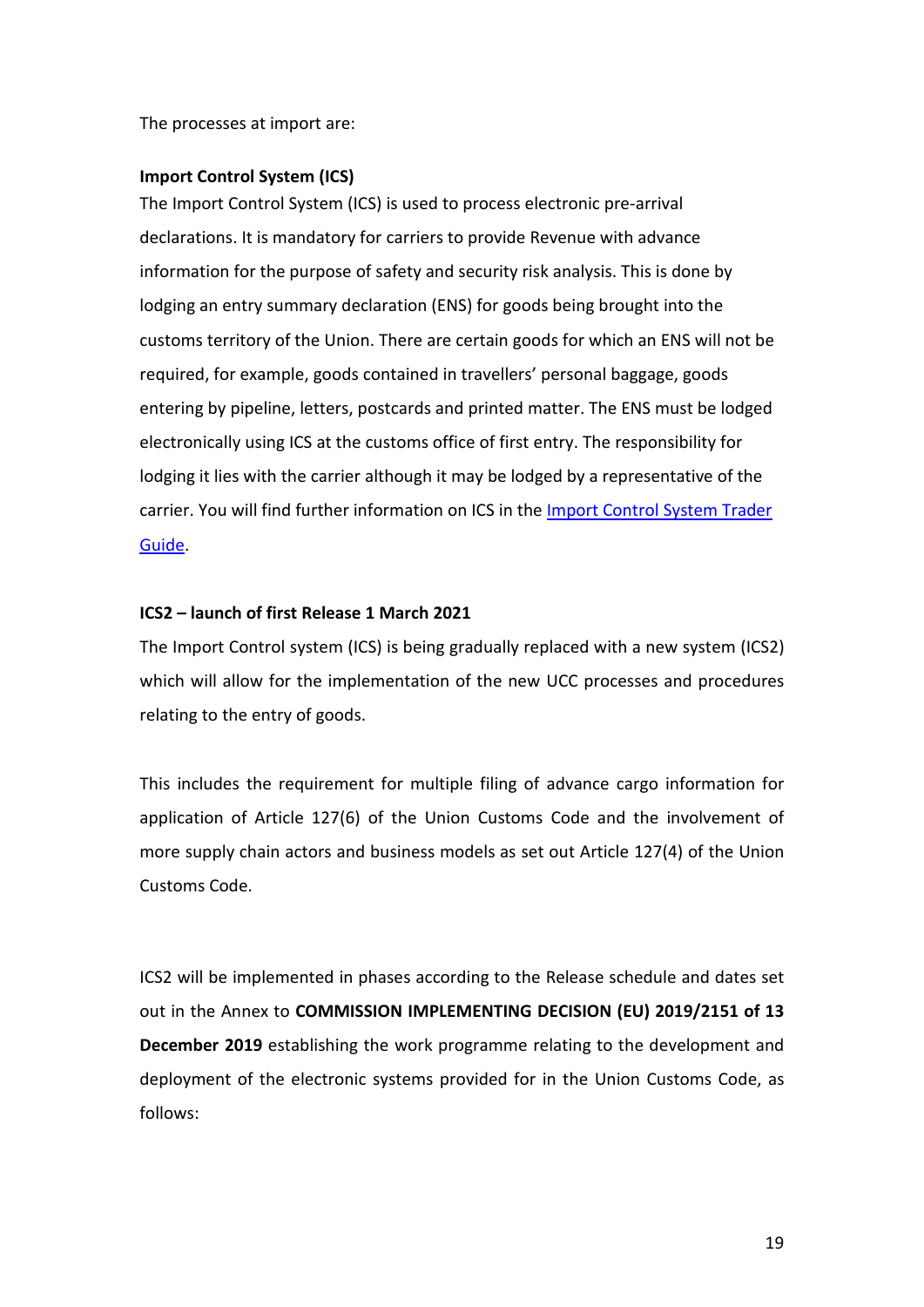| <b>Release 1</b>                                                                                                                                            | <b>Release 2</b>                                                                                                                                                                                                                    | <b>Release 3</b>                                                                                                                                                                                                                                                                                                                                            |
|-------------------------------------------------------------------------------------------------------------------------------------------------------------|-------------------------------------------------------------------------------------------------------------------------------------------------------------------------------------------------------------------------------------|-------------------------------------------------------------------------------------------------------------------------------------------------------------------------------------------------------------------------------------------------------------------------------------------------------------------------------------------------------------|
| Air postal and express<br>consignments - Pre-<br>Loading Advance Cargo<br>Information (PLACI)<br>minimum ENS dataset                                        | Goods in Air traffic -<br>complete ENS dataset for<br>all goods in air transport                                                                                                                                                    | Goods in Maritime and<br>inland waterways, Road<br>and Rail traffic - complete<br>ENS dataset for all goods<br>in these sectors, including<br>postal goods                                                                                                                                                                                                  |
| Scope:                                                                                                                                                      | Scope:                                                                                                                                                                                                                              | Scope:                                                                                                                                                                                                                                                                                                                                                      |
| · lodgement of pre-<br>loading minimum data<br>set (PLACI) for air<br>express and postal<br>consignments<br>presentation process for<br>postal consignments | • lodgement of the<br>complete ENS for all<br>goods in air traffic<br>· lodgement of the arrival<br>notification for all goods<br>in air traffic<br>• presentation process for<br>air express consignments<br>and general air cargo | •lodgement of the<br>complete ENS for<br>maritime and inland<br>waterways, road and rail<br>traffic (this includes<br>goods in postal<br>consignments<br>transported in these<br>means of transport)<br>·lodgement of the arrival<br>notification for maritime<br>and inland waterways<br>•presentation process for<br>all goods on all modes of<br>traffic |
| Date:<br>15/03/2021                                                                                                                                         | Date:<br>01/03/2023                                                                                                                                                                                                                 | Date:<br>01/03/2024                                                                                                                                                                                                                                                                                                                                         |

# <span id="page-19-0"></span>**Arrivals system**

The arrivals system records the scheduled and actual arrival of any aircraft or ship into Ireland. It is an internal Revenue system that receives real-time information on ships and aircraft from the port and airport authorities. Your import declaration will not complete processing until the arrival date and time have been matched with the arrivals system. You can use the arrivals system through Revenue Online Services (ROS) to view flight or ship information held on Revenue records.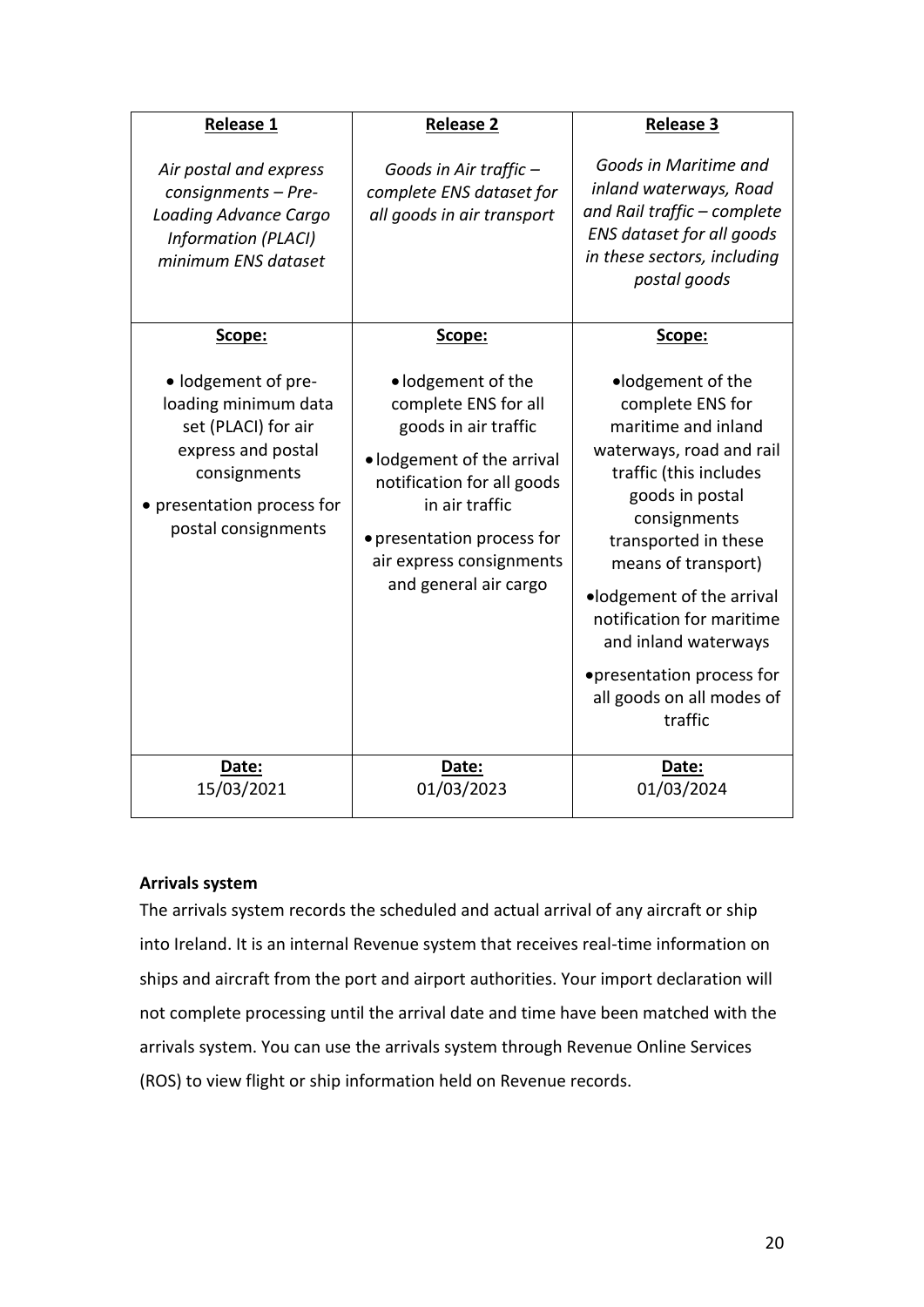## <span id="page-20-0"></span>**Presentation of Goods**

Customs Authority must be informed that the goods have arrived and are available for inspection at the customs office or at a location designated by customs. This is done through a Presentation Notification containing the details of the goods.

## <span id="page-20-1"></span>**Temporary Storage**

All non-EU goods are deemed to be in Temporary Storage from the time that they are presented to customs until the time that they have either entered to a customs procedure, re-exported or destroyed. These goods must be covered by a Temporary Storage Declaration (TSD). The TSD must contain all the goods related data elements and the Temporary Storage facility details to allow the Customs Authority to supervise the goods in Temporary Storage.

Goods in Temporary Storage:

- are under customs supervision
- cannot be moved without customs authorisation
- and
- cannot be processed.

To remove goods from Temporary Storage, they must be:

- placed under a customs procedure  $\blacksquare$
- re-exported
- or
- destroyed within a maximum of 90 days.

#### <span id="page-20-2"></span>**Customs Declarations**

The structure and content of the customs import declarations will also change to reflect the European Customs Data Model (EUCDM).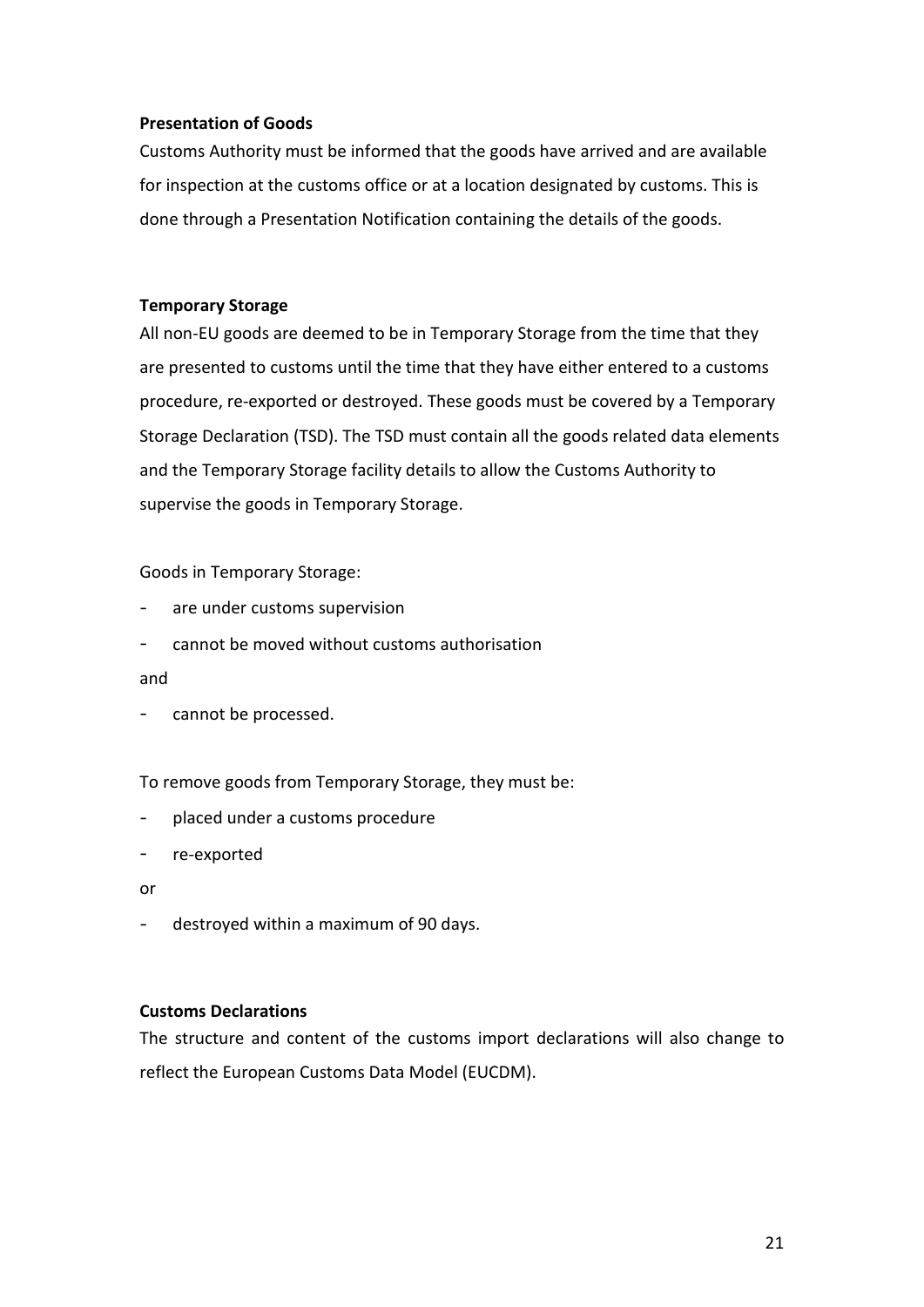The system also checks data format, calculations, validations, preferential rates, prohibitions and restrictions, and verifies that sufficient credit is available in a trader's account before clearing the declaration and allowing release of the goods.

Other relevant systems include:

#### <span id="page-21-0"></span>**Electronic Manifest System (EMS)**

If you operate a sea-going vessel or an aircraft that is carrying non-EU goods or EU goods that are part of a mixed load with non-EU goods into Ireland you must lodge a combined Presentation Notification and Temporary Storage declaration for that vessel or aircraft using the AIS system

AIS interfaces with the arrivals system to process customs declarations lodged by or on behalf of importers and exporters. You will find further information about AIS in the [AIS Trader Guide.](https://www.revenue.ie/en/online-services/support/software-developers/documents/ais/ais-trader-guide.pdf)

#### <span id="page-21-1"></span>**Economic Operators Registration and Identification System (EORI)**

The Economic Operators Registration and Identification System (EORI) is a system which allocates a unique reference number to every trader who interacts with the customs authorities in any Member State of the EU. This reference number is valid throughout the EU and serves as a common reference number for the trader's interaction with the customs authorities of any Member State. The EORI is used by traders in all import and export declarations. You will find further information about how to register for an Economic Operators Registration and Identification (EORI) number on th[e Revenue website.](https://www.revenue.ie/en/customs-traders-and-agents/customs-electronic-systems/eori-system.aspx)

#### <span id="page-21-2"></span>**Customs Decisions System (CDS)**

The [UCC](https://www.revenue.ie/en/tax-professionals/legislation/union-customs-code/index.aspx) provides that all communication with Revenue for customs purposes must be done electronically.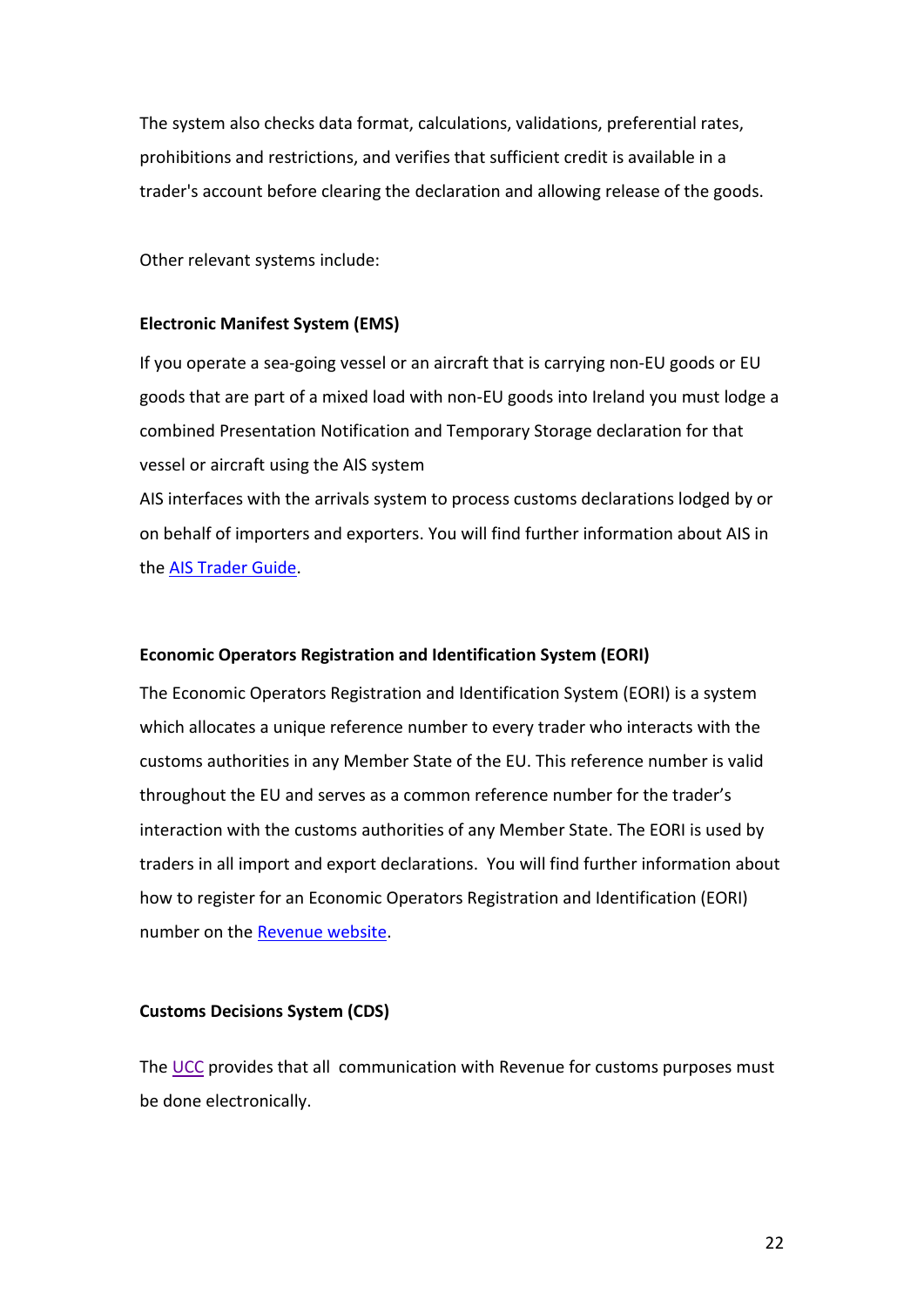The [Customs Decision System \(CDS\),](https://www.revenue.ie/en/customs-traders-and-agents/customs-electronic-systems/customs-decisions-system/index.aspx) a centrally developed EU system, allows traders to use an EU trader portal to apply for and manage customs decisions electronically. The CDS is used to exchange and store information in relation to 22 specific customs decisions. Ireland also uses the CDS to manage national customs decisions.

It has been implemented simultaneously with the [Uniform User Management and](https://ec.europa.eu/taxation_customs/system/files/2017-09/2._eo_manual_uumds_0.2_en_.pdf)  [Digital Signature system \(UUMDS\).](https://ec.europa.eu/taxation_customs/system/files/2017-09/2._eo_manual_uumds_0.2_en_.pdf) The UUMDS allows economic operators and their representatives access to the EU Trader Portal.

The CDS is to be used for:

• all applications and decisions which may have an impact in more than one Member State

**and**

• any subsequent annulment, suspension, revocation or amendment of an authorisation.

# **Main features**

The CDS contains the following features:

- Allows the electronic processing and storage of applications and authorisations.
- Allows traders to apply for and manage their customs decisions via a single EU interface.
- Allows EU customs authorities to consult with each other about the granting and management of authorisations which are valid in more than one Member State.
- Provides system-to-system access for our existing import, export and transit systems to authorisation data. This allows Revenue to check the existence and validity of customs decisions.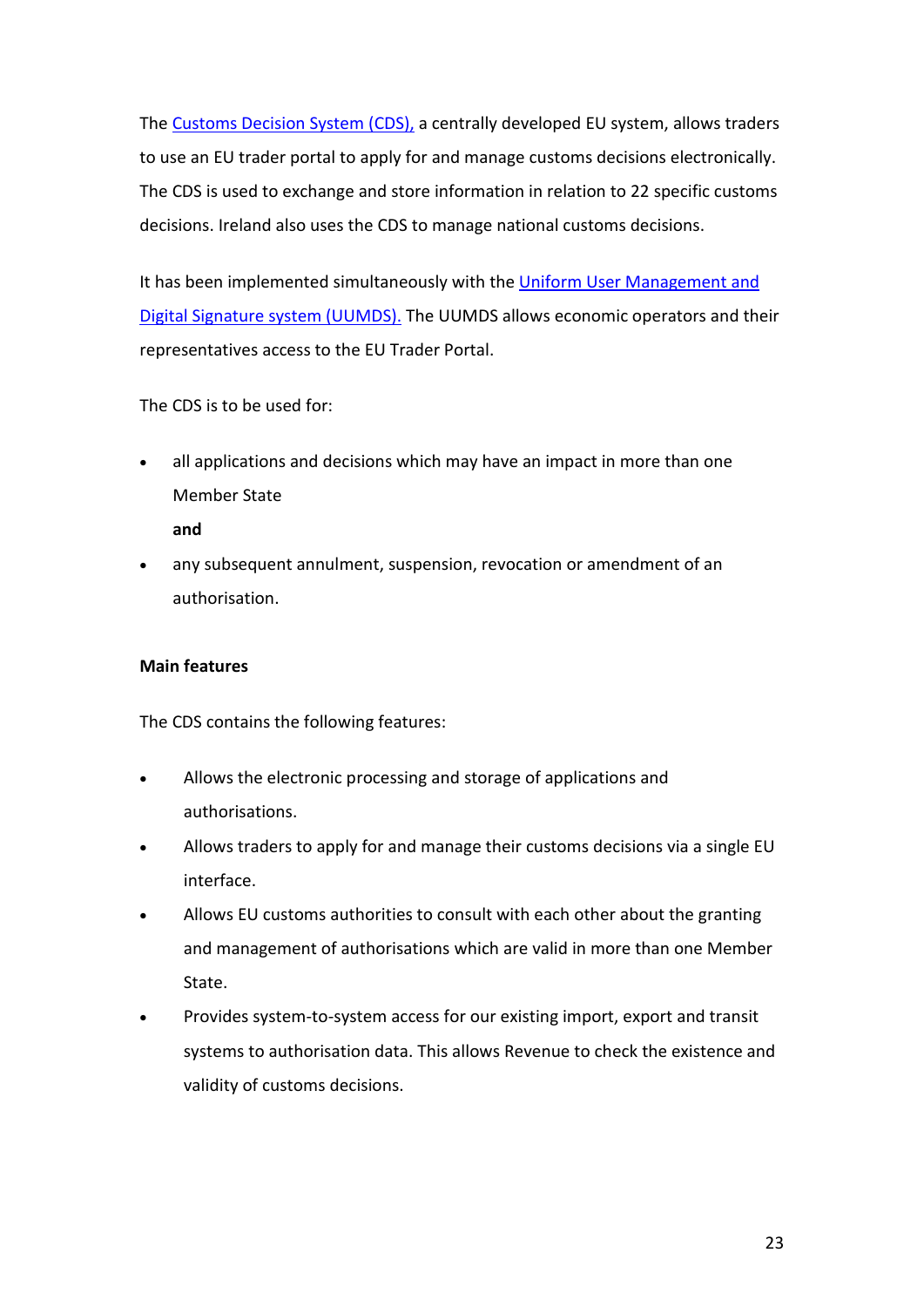# **New Computerised Transit System (NCTS)**

The NCTS allows you to submit and finalise your transit declarations by electronic means. The following countries can use NCTS:

- Member States of the [European Union \(EU\)](https://europa.eu/european-union/about-eu/countries_en)
- The United Kingdom
- [European Free Trade](http://www.efta.int/about-efta/the-efta-states) Association (EFTA) countries
- Turkey
- The Republic of North Macedonia
	- **and**
- Serbia.

You can connect into the NCTS system through Revenue's Online Services (ROS). Once you are connected you can:

- generate electronic transit messages
- send or receive messages to and from the IRL NCTS
- receive electronic replies, such as acceptance of declaration, release of goods and notification of discharge.

For further information, see NCTS Traders Guide - [Guide to assist traders in](https://www.revenue.ie/en/customs-traders-and-agents/documents/electronic/ncts-trader-guide.pdf) the use [of NCTS.](https://www.revenue.ie/en/customs-traders-and-agents/documents/electronic/ncts-trader-guide.pdf)

Revenue operates a [helpline](https://www.revenue.ie/en/contact-us/customs-ports-and-airports/eCustoms-Technical-Support.aspx) for queries on NCTS.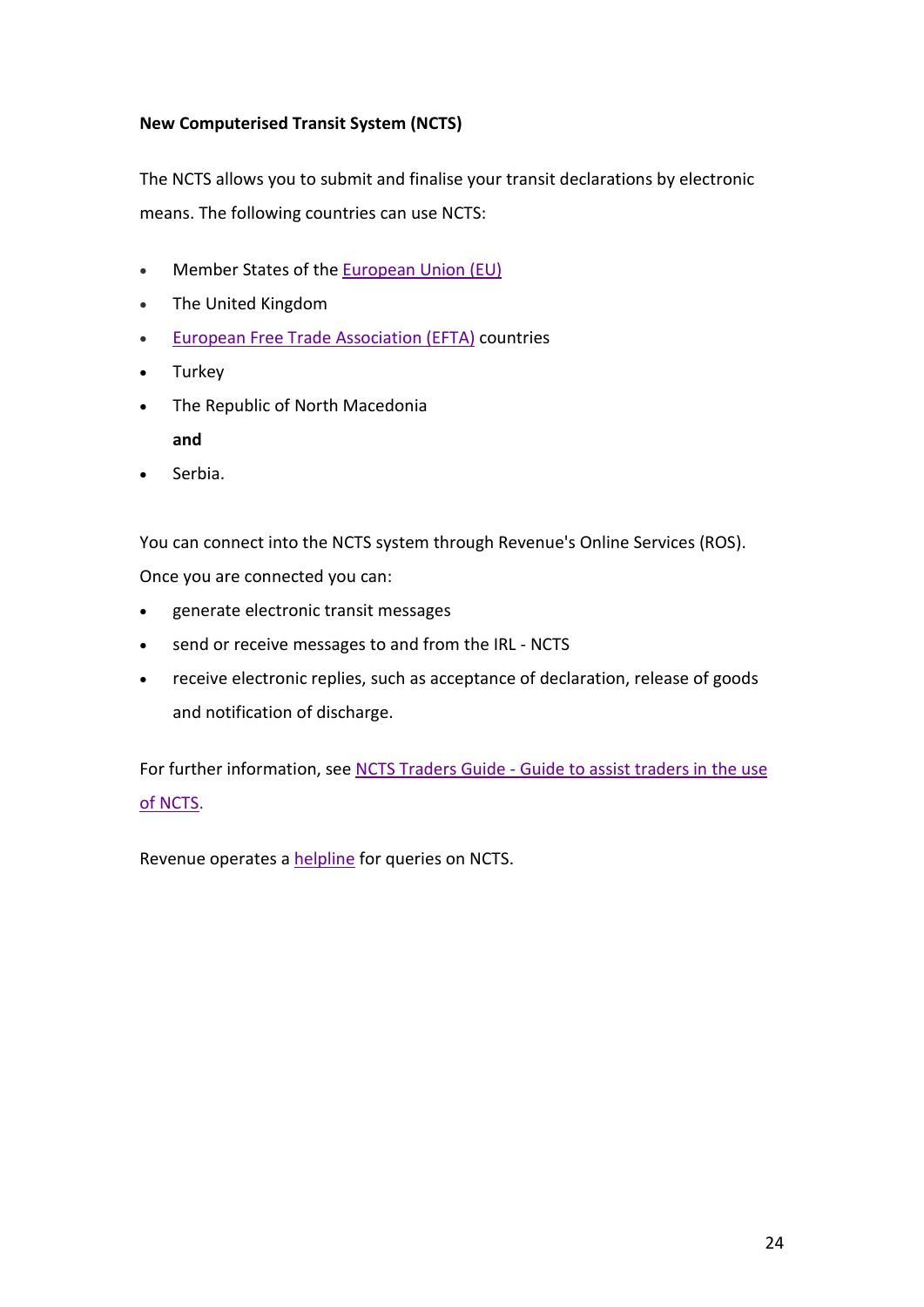# <span id="page-24-0"></span>**6. Authorised Economic Operator (AEO)**

#### <span id="page-24-1"></span>**What does (AEO) status mean and how can it benefit me?**

AEO status is a certified standard authorisation issued by customs administrations in the [European Union](https://europa.eu/european-union/about-eu/countries_en) (EU). It certifies that a business has met certain standards in relation to:

- safety and security
- systems to manage commercial records
- compliance with customs rules
- financial solvency
- practical standards of competence or professional qualifications.

This is primarily a trade facilitation measure that recognises reliable operators and encourages best practice in the international supply chain.

#### <span id="page-24-2"></span>**What are the benefits of AEO status?**

- AEOs may lodge entry summary declarations using the reduced data requirements with regard to safety and security.
- AEOs are recognised as safe, secure and compliant business partners in international trade.
- AEOs are given a lower risk score in risk analysis systems when profiling.
- If physical controls are to be conducted, AEOs will be given priority treatment.
- Mutual recognition of AEO programs under Joint Customs Co-operation Agreements can result in faster movement of goods through third country borders.
- AEOs are in a stronger position to benefit from simplified procedures.
- Comprehensive Guarantee reduction or waiver.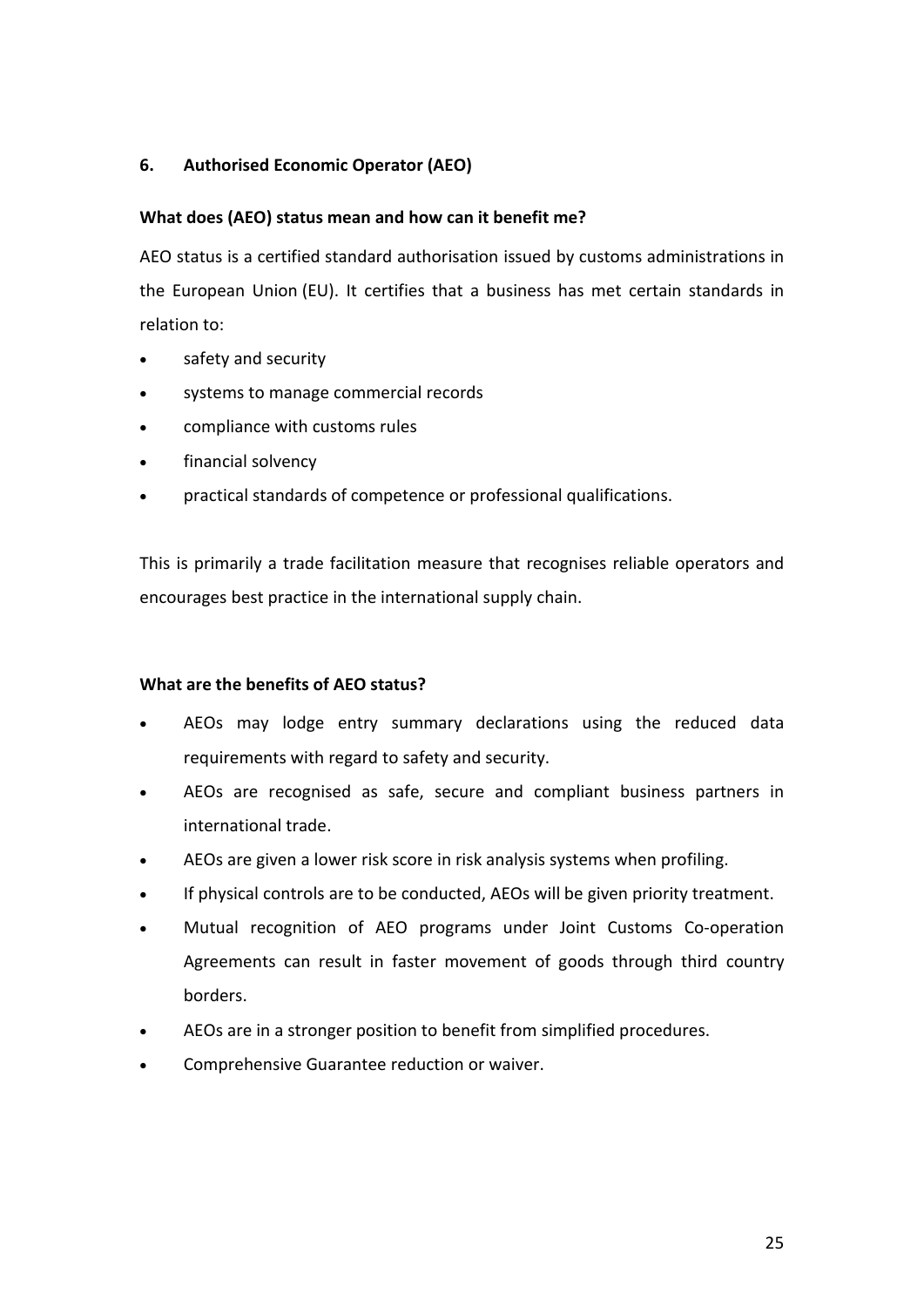Because AEO traders have increased safety and security standards they may also benefit from:

- reduced theft and losses
- fewer delayed shipments
- improved planning
- improved customer loyalty
- reduced safety and security incidents
- reduced crime and vandalism
- improved security and communication between supply chain partners.

## <span id="page-25-0"></span>**Are there different types of AEO authorisation?**

Yes. There are two different types of AEO authorisation as follows:

- AEO authorisation customs simplifications this allows economic operators to benefit from simplifications provided for under the customs rules.
- AEO authorisation –safety and security- this allows economic operators to benefit from facilitations of customs controls relating to safety and security at the entry into the customs territory of the EU.

It is possible for an economic operator to hold both authorisations - this allows economic operators to benefit from both customs simplifications and facilitations as described above.

# <span id="page-25-1"></span>**How do you apply for AEO status?**

Application for AEO status is open to all economic operators established within the EU. An economic operator is a person who, in the course of their business, is involved in activities covered by customs legislation.

Economic operators must meet the following qualifying criteria to be granted AEO status:

- have an appropriate record of compliance with customs requirements
- have a satisfactory system of managing commercial and, where appropriate, transport records which allow appropriate Revenue controls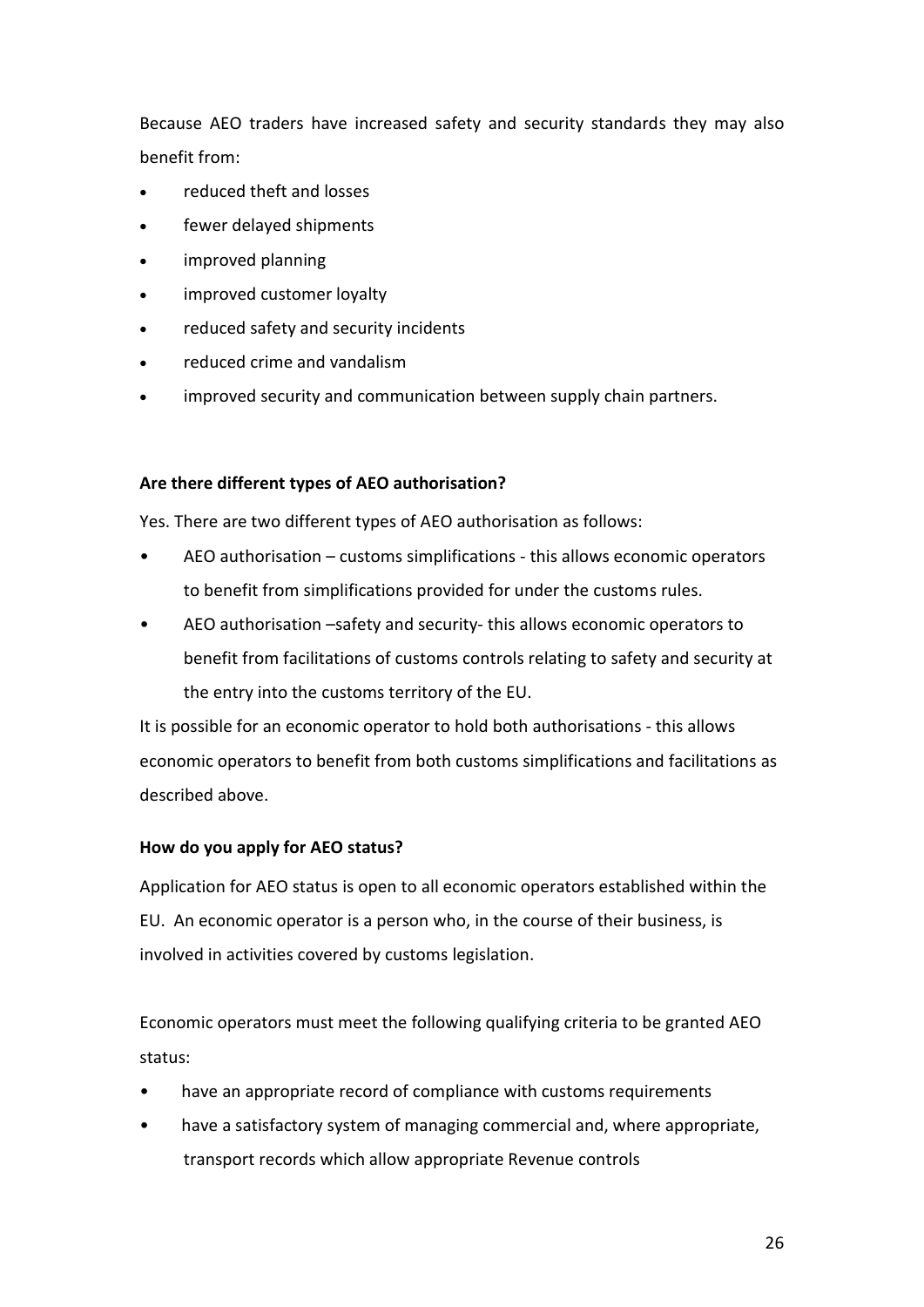- have proven financial solvency
- have appropriate safety and security standards
- be able to demonstrate practical standards of competence or professional qualifications

Applications for AEO are made through the EU AEO portal and further information may be obtained by contacting [aeo@revenue.ie.](mailto:aeo@revenue.ie)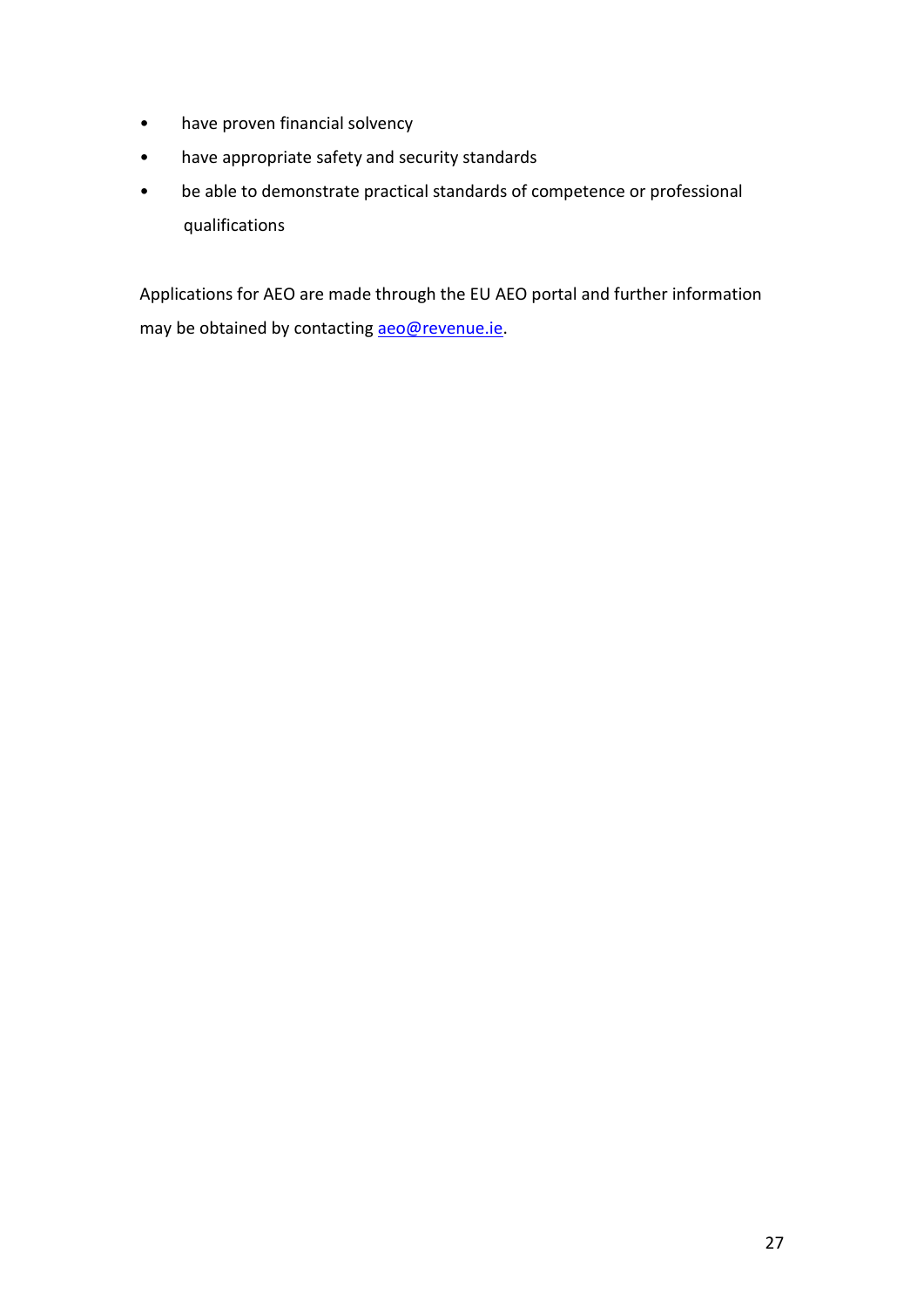## <span id="page-27-0"></span>**7. Special Procedures**

#### <span id="page-27-1"></span>**What are special procedures?**

Customs special procedures allow goods to be imported for a specific purpose, without payment of part of, or all of the import duties. The goods must remain under customs control until the conditions of the particular procedure are fulfilled.

The following paragraphs describe the various special procedures, their advantages to you as a trader and how to apply.

#### <span id="page-27-2"></span>**End-use**

#### <span id="page-27-3"></span>**What is End-use?**

End-use is a special procedure which allows certain goods to be entered into free circulation in the EU at a reduced or zero rate of duty. The goods must be put to a prescribed use and within a set time. This procedure is designed to facilitate trade and ease of movement of goods within the EU.

#### <span id="page-27-4"></span>**How can you get End-use relief?**

End-use is granted only to natural or legal persons established in the EU. In order to get this relief, the importer must apply for an authorisation. The importer must also keep records of the goods and their treatment. If the goods are not put to the prescribed end-use, duty will be payable.

The relief applies to **Customs Duty** only and does not apply to any VAT, Excise Duty, Anti-Dumping Duty or Countervailing Duty that may be payable.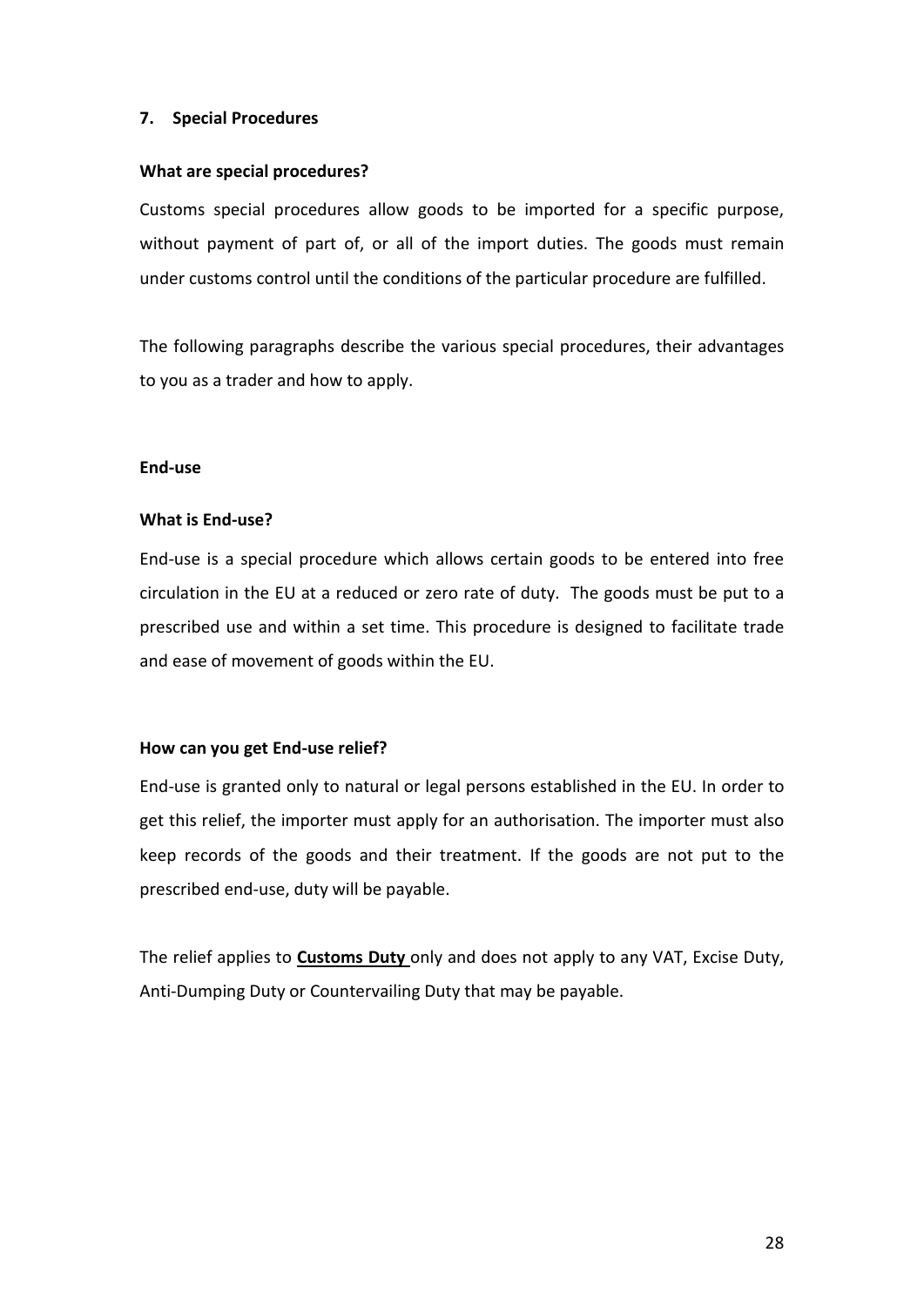#### <span id="page-28-0"></span>**How to apply for end-use and further information**

You should make your application for end-use electronically using the [Customs](https://www.revenue.ie/en/customs-traders-and-agents/customs-electronic-systems/customs-decisions-system/index.aspx)  Decisions [System \(CDS\).](https://www.revenue.ie/en/customs-traders-and-agents/customs-electronic-systems/customs-decisions-system/index.aspx) You will also require a Comprehensive Guarantee authorisation (see further details below) to get authorised for End Use.

If you frequently import goods under the end-use procedure, a full authorisation is required.

If you want to import goods under end-use on an ad-hoc basis, it is possible to make your application using an electronic import declaration. Import duties are collected on deposit when the goods are declared to the procedure. This deposit is then refunded when the goods have been discharged correctly under the procedure.

You will find further information on the goods that are eligible and the application process i[n End-use](https://www.revenue.ie/en/customs-traders-and-agents/processing-goods-enduse-and-warehousing/end-use.aspx) on the Revenue website.

If you need further information about end-use you should contact Authorisations and Reliefs Unit, National Policy and Operations Branch, Office of the Revenue Commissioners, Government Offices, St Conlon's Road, Nenagh, Co. Tipperary, email [revcep@revenue.ie.](mailto:revcep@revenue.ie)

#### <span id="page-28-1"></span>**Inward and Outward Processing**

#### <span id="page-28-2"></span>**What is Inward Processing?**

Inward Processing (IP) is a special customs procedure which allows non-EU goods to be imported into the EU for processing with all duties suspended. National charges such as VAT and Excise Duty are also suspended under this procedure. The finished product must be:

- released for free circulation in the EU
- declared to another custom's special procedure
- re-exported outside the EU
- destroyed.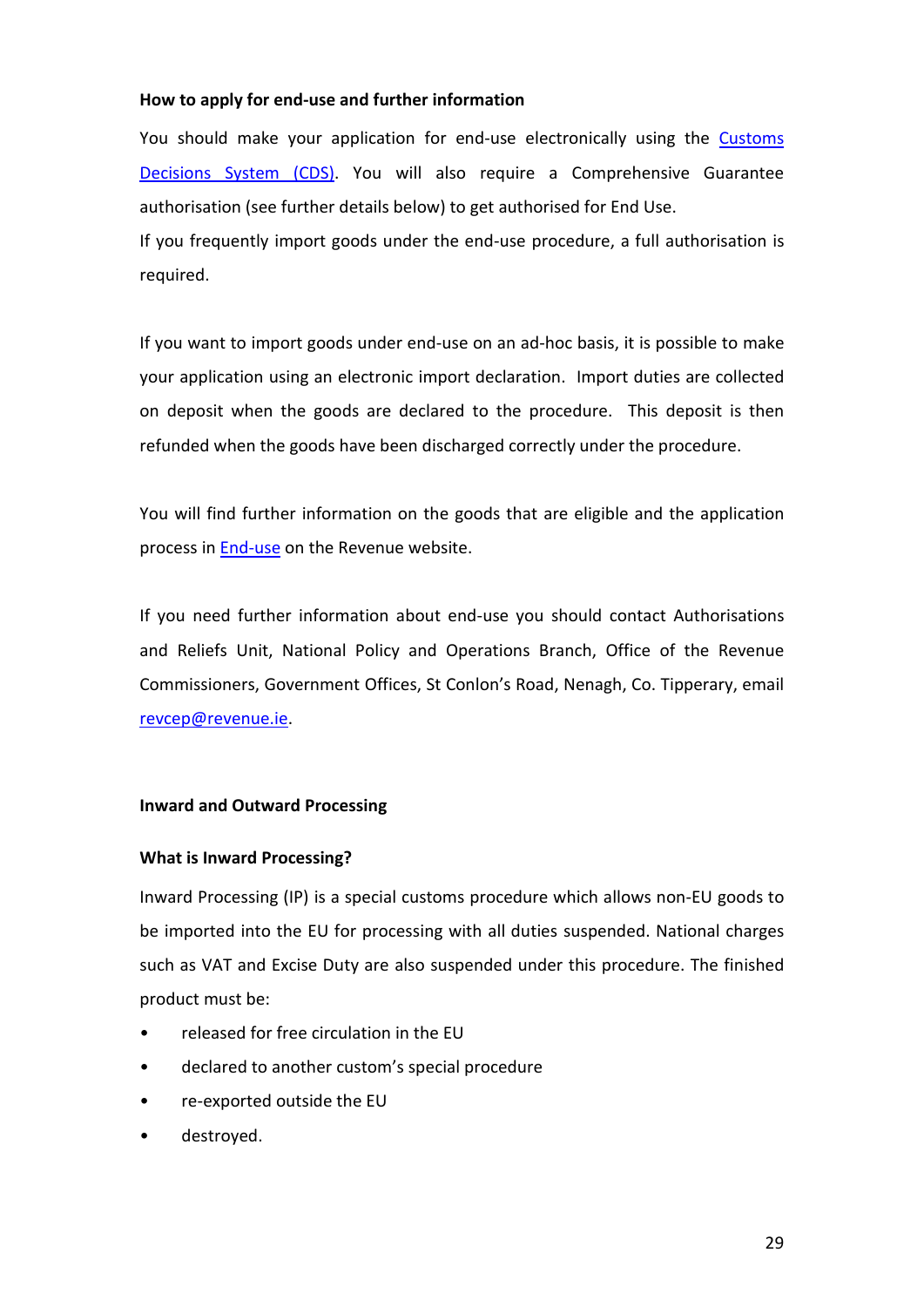The processing can be anything from repacking or sorting goods to the most complicated manufacturing. The IP procedure may also be availed of where imported goods are subject to certain EU commercial policy measures.

#### <span id="page-29-0"></span>**How can you get Inward Processing relief?**

IP is granted only to natural or legal persons established in the EU. You must be authorised to use the inward processing procedure. Import duties payable are suspended at importation on condition that security is provided in the form of a guarantee to cover the unpaid duty (comprehensive guarantee authorisation).

Authorisations are issued to the person who processes the goods or arranges for them to be processed on their behalf. If you subcontract processing, the subcontractor must either hold their own authorisation or be named on your authorisation.

If an application, including processing on your behalf by other companies, is approved you will be the authorisation holder. Other companies included as operators on your authorisation may only receive, process, dispose of or transfer IP goods as specified in your authorisation.

If you frequently import goods under the inward processing procedure, a full authorisation is required.

If you want to import goods under IP on an ad-hoc basis, it is possible to make your application using an electronic import declaration. Import duties are collected on deposit when the goods are declared to the procedure. This deposit is then refunded when the goods have been discharged correctly under the procedure.

#### **Applications and further information**

You should make your application for inward processing electronically using the [Customs Decisions System \(CDS\).](https://www.revenue.ie/en/customs-traders-and-agents/customs-electronic-systems/customs-decisions-system/index.aspx)

You will find further information on the IP procedure and the application process in [Inward processing](https://www.revenue.ie/en/customs-traders-and-agents/processing-goods-enduse-and-warehousing/inward-processing.aspx) on the Revenue website. If you need further information about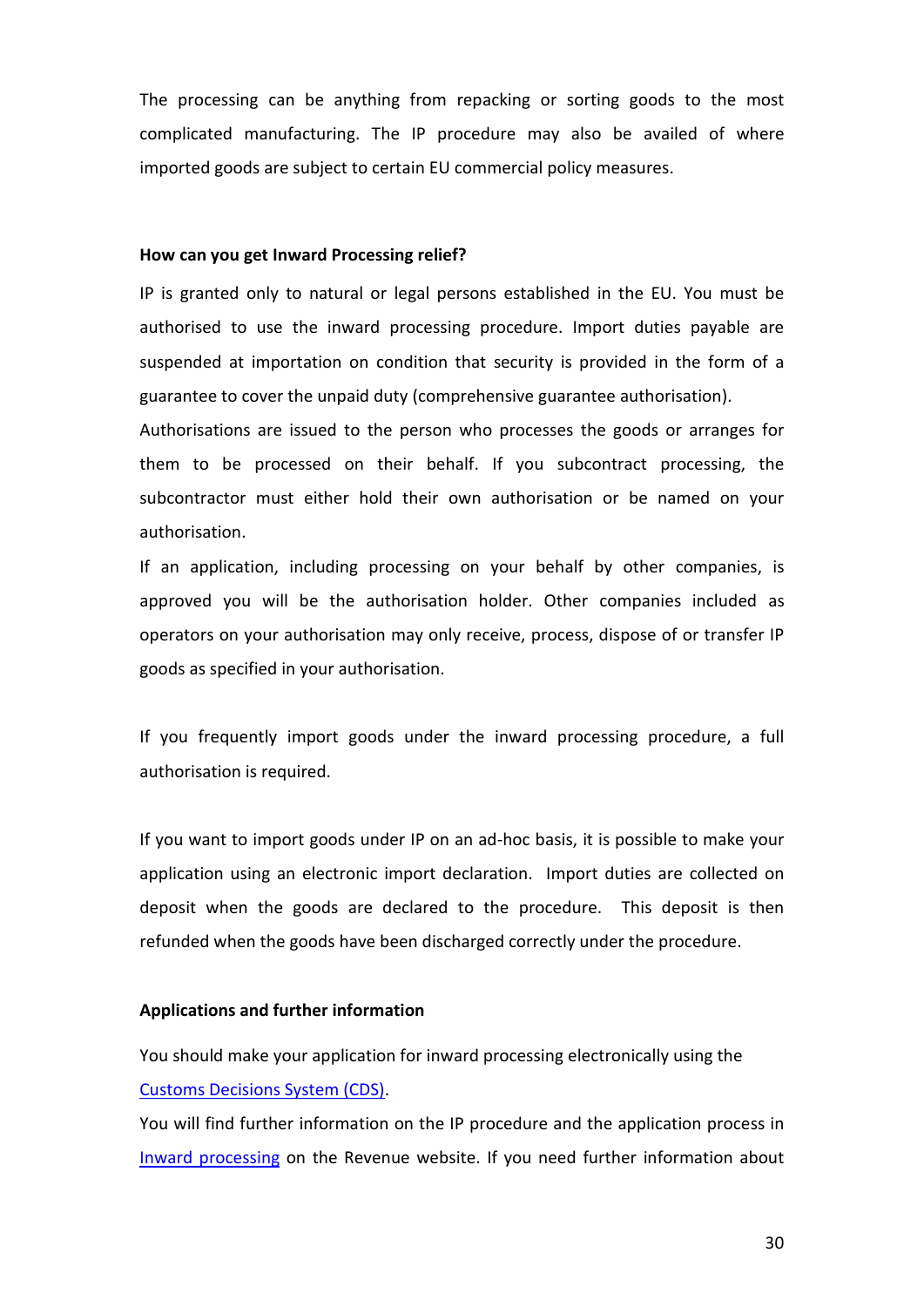Inward Processing you should contact Authorisations and Reliefs Unit, National Policy and Operations Branch, Office of the Revenue Commissioners, Government Offices, St Conlon's Road, Nenagh, Co. Tipperary, email [revcep@revenue.ie.](mailto:revcep@revenue.ie)

#### **What is Outward Processing?**

Outward Processing (OP) allows EU goods to be exported outside the European Union (EU) for processing or repair and then be re-imported to the EU with only the cost of the processing/repair being charged on the goods at re-importation.

#### **How can you get Outward Processing relief?**

Outward Processing is granted only to natural persons or legal persons established in the EU. You must be the person carrying out the process or arranging for it to be carried out. You must have an authorisation to do so.

## <span id="page-30-0"></span>**Applications and further information**

You should make your application for outward processing electronically using the [Customs Decisions System \(CDS\).](https://www.revenue.ie/en/customs-traders-and-agents/customs-electronic-systems/customs-decisions-system/index.aspx)

You will find further information on the OP procedure and the application process in [Outward Processing](https://www.revenue.ie/en/customs-traders-and-agents/processing-goods-enduse-and-warehousing/outward-processing.aspx) on the Revenue website. If you need further information about outward processing you should contact Authorisations and Reliefs Unit, National Policy and Operations Branch, Office of the Revenue Commissioners, Government Offices, St Conlon's Road, Nenagh, Co. Tipperary, email [revcep@revenue.ie.](mailto:revcep@revenue.ie)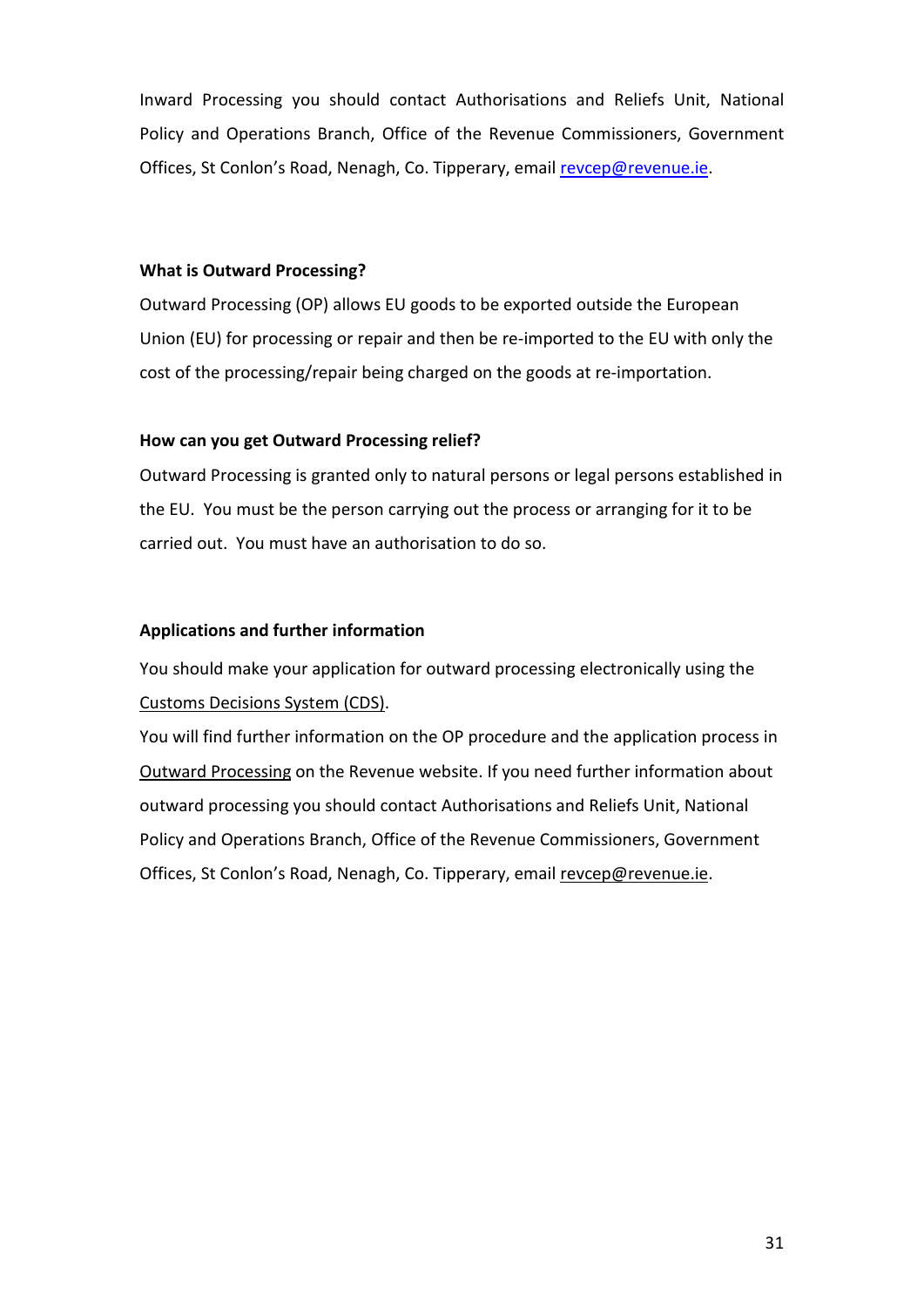## <span id="page-31-0"></span>**Customs warehousing**

## <span id="page-31-1"></span>**What is customs warehousing?**

Customs warehousing is a special procedure, which provides for storage of nonunion goods with duty & VAT suspended

A customs warehouse is any place approved by and under the supervision of Revenue, where goods may be stored under the prescribed conditions. It can be one of the following:

- **A public warehouse type I -** the responsibilities for the procedure are undertaken by both the holder of the authorisation and the trader using the procedure.
- **A public warehouse type II** the responsibilities for the procedure can be undertaken by the trader using the procedure.
- **A private warehouse** this is reserved for the warehousing of goods only by the holder of the authorisation.

#### <span id="page-31-2"></span>**How can you operate a customs warehouse?**

Warehousing is granted only to natural or legal persons established in the EU. You must be authorised to operate a customs warehouse. The warehouse operator must keep records of all goods entering and leaving the customs warehouse. These records must contain all the information necessary for the proper application and control of the warehousing procedure. The records system must be approved by Revenue in advance of authorisation and must:

- show all goods under the warehouse procedure
- ensure control of any stock movements
- provide sufficient detail to assess Customs Duty where it applies
- enable checks to be carried out by Revenue.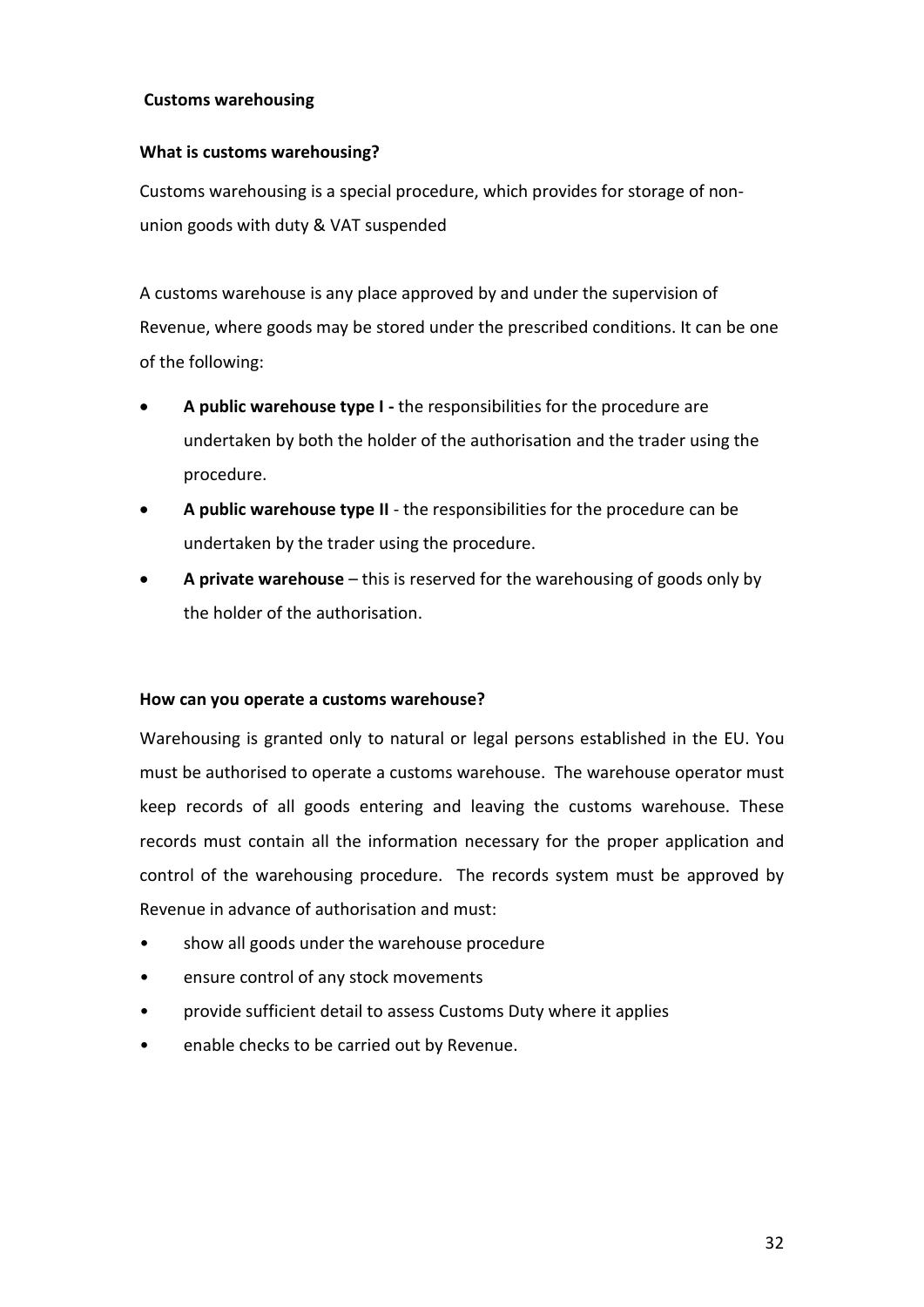## <span id="page-32-0"></span>**Applications for warehousing and further information**

You should make your application for warehousing electronically using the [Customs](https://www.revenue.ie/en/customs-traders-and-agents/customs-electronic-systems/customs-decisions-system/index.aspx)  [Decisions System \(CDS\).](https://www.revenue.ie/en/customs-traders-and-agents/customs-electronic-systems/customs-decisions-system/index.aspx)

Your application must be accompanied by:

- a map or drawing of the premises
- proof that an economic need for warehousing exists
- evidence that the applicant is established in the EU and can provide the necessary guarantees to cover the risk associated with the storage of the goods (comprehensive guarantee authorisation). Conditions of approval will apply. The procedure must be capable of being supervised and monitored without disproportionate official cost.

You will find further information on the warehousing procedure and the application process in [Warehousing](https://www.revenue.ie/en/customs-traders-and-agents/processing-goods-enduse-and-warehousing/warehousing.aspx) on the Revenue website. If you need further information about warehousing you should contact Authorisations and Reliefs Unit, National Policy and Operations Branch, Office of the Revenue Commissioners, Government Offices, St Conlon's Road, Nenagh, Co. Tipperary, email [revcep@revenue.ie.](mailto:revcep@revenue.ie)

#### <span id="page-32-1"></span>**Temporary admission**

#### <span id="page-32-2"></span>**What is temporary admission?**

Import duties can be suspended when certain goods are imported to the EU for a temporary period.

The duty relief will depend upon the type of goods being imported and the purpose of their importation. Examples of goods that qualify for relief under the temporary admission procedure are as follows:

- goods coming in for an exhibition
- goods coming in for your firm to test (but not for destruction)
- sample goods to show to prospective buyers
- animals imported for training, breeding, veterinary treatment or competitions.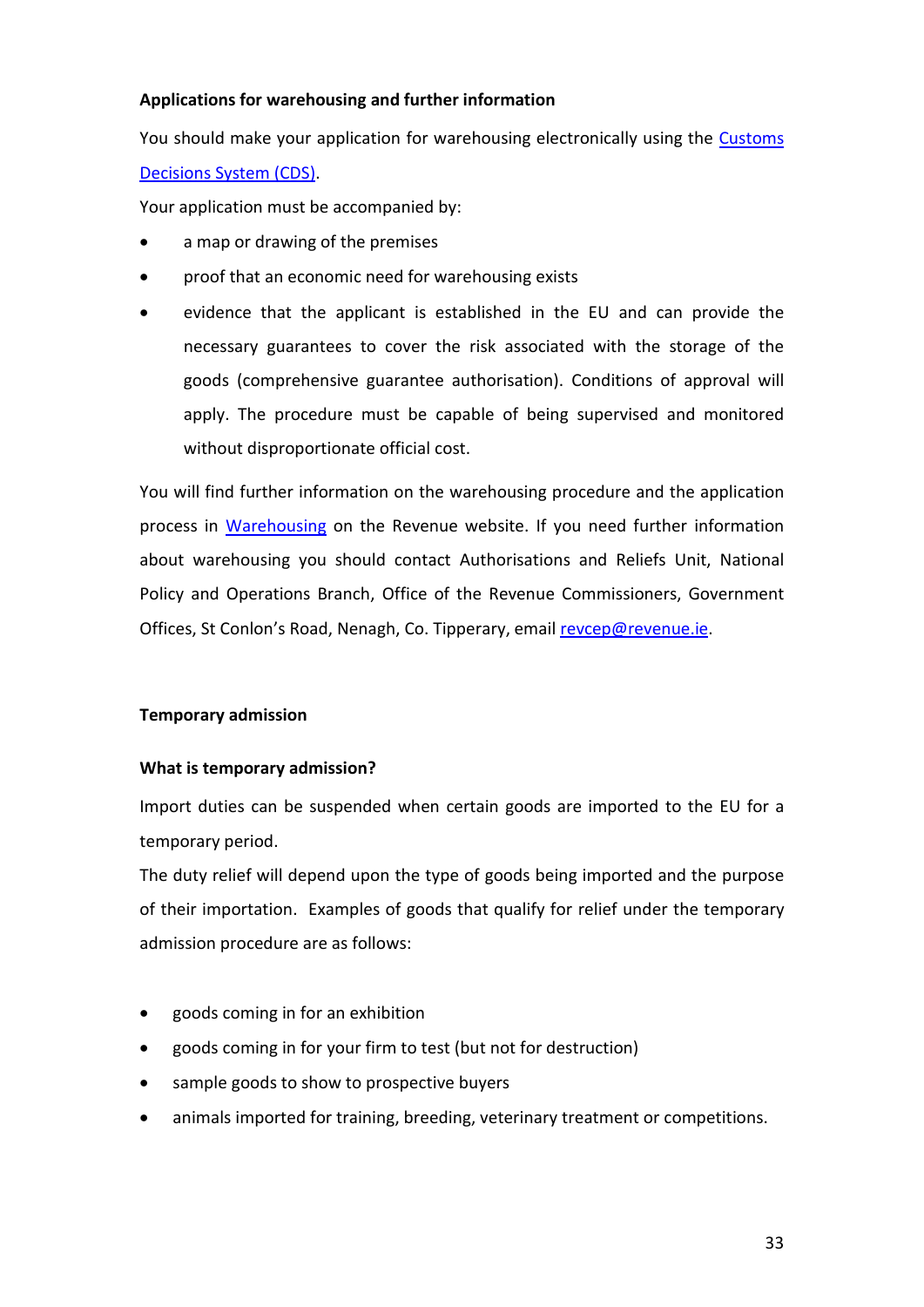Traders using the temporary admission procedure must comply with the following conditions:

- Security must be provided in the form of:
	- a valid [ATA Carnet](https://www.revenue.ie/en/customs-traders-and-agents/temporary-admission/ata-carnets-temporary-admission-and-export-of-certain-goods/index.aspx)
	- a cash deposit (refundable when the goods are re-exported)
	- a comprehensive guarantee.
- The maximum period of temporary admission permitted is usually 24 months. However, where an ATA carnet covers the goods, they must be re-exported within the period of validity of the carnet.
- The goods may not undergo any change except normal depreciation.
- It must be possible to identify the goods at re-exportation. For this purpose, Revenue may apply marks or seals to them at the time of importation.
- The goods must be re-exported under Revenue control.

The relief does not apply to goods subject to a prohibition or restriction, except under licence or authorisation issued by the appropriate authority and presented at importation.

#### <span id="page-33-0"></span>**How can you apply for temporary admission?**

Where an ATA carnet is used, the itemised lists on the reverse of the relevant importation voucher should be completed, indicating clearly the items that are being imported. The Revenue official will stamp and sign the importation voucher and counterfoil, remove the importation voucher and will also insert the final date for reexportation of the goods and return the carnet to the importer. The goods must be available for examination by customs at the point of importation.

If you use the temporary admission procedure occasionally you should make your application using an [electronic import](https://www.revenue.ie/en/customs-traders-and-agents/temporary-admission/temporary-admission-rules-and-procedures/apply-for-temporary-admission-electronically.aspx) declaration. Security must be provided in the form of a guarantee or cash deposit. The goods must be available for examination at the point of importation.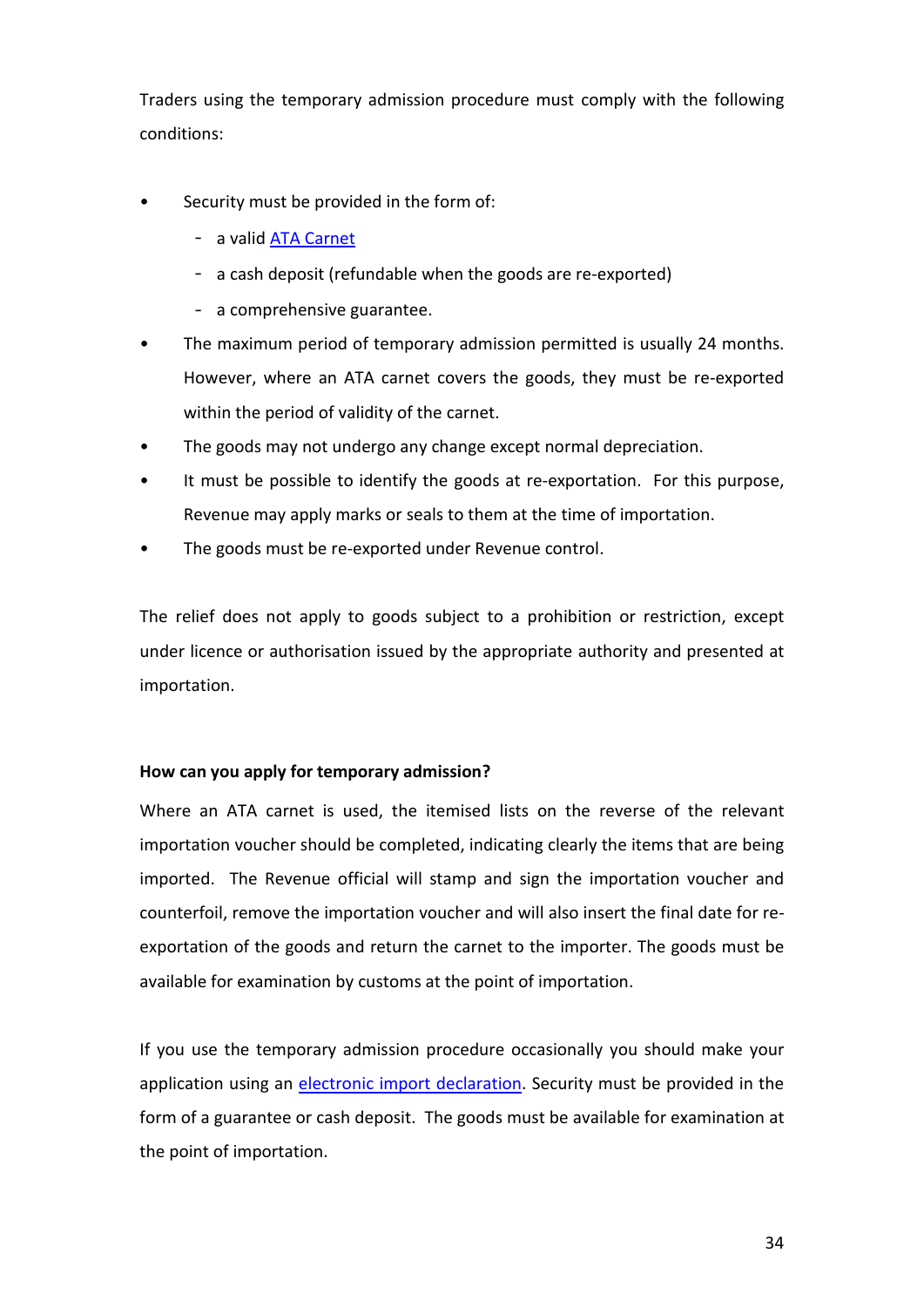Some goods may be imported temporarily, by way of an [oral declaration inventory](https://www.revenue.ie/en/importing-vehicles-duty-free-allowances/documents/customs/inventory-support-oral-customs-declaration.pdf)  [form.](https://www.revenue.ie/en/importing-vehicles-duty-free-allowances/documents/customs/inventory-support-oral-customs-declaration.pdf) These include sports equipment, pallets, portable musical instruments and other goods liste[d here.](https://www.revenue.ie/en/customs-traders-and-agents/temporary-admission/temporary-admission-rules-and-procedures/temporary-admission-by-oral-customs-declaration.aspx)

If you frequently import goods under the temporary admission procedure, an authorisation is required. You should make your application for this authorisation using the [Customs Decision System \(CDS\).](https://www.revenue.ie/en/customs-traders-and-agents/temporary-admission/temporary-admission-rules-and-procedures/apply-for-temporary-admission-electronically.aspx)

The ATA carnet, the oral declaration inventory form, or an electronic export declaration must be produced with the goods when they are re-exported.

#### <span id="page-34-0"></span>**Further information**

You will find further information about temporary admission rules, procedures and the eligible goods in [Temporary admission](https://www.revenue.ie/en/customs-traders-and-agents/temporary-admission/index.aspx) on the Revenue website. If you need more information about temporary admission you should contact Authorisations and Reliefs Unit, National Policy and Operations Branch, Office of the Revenue Commissioners, Government Offices, St Conlon's Road, Nenagh, Co. Tipperary, email [customsreliefs@revenue.ie.](mailto:customsreliefs@revenue.ie)

#### **Comprehensive Guarantee**

If you wish to avail of the above customs special procedures, you will need a Comprehensive Guarantee authorisation.

To apply for a Comprehensive Guarantee, you must:

- be established in the EU
- have no serious or repeated infringements of customs or tax legislation and
- be a regular user of the procedure involved **or** have practical standards of competence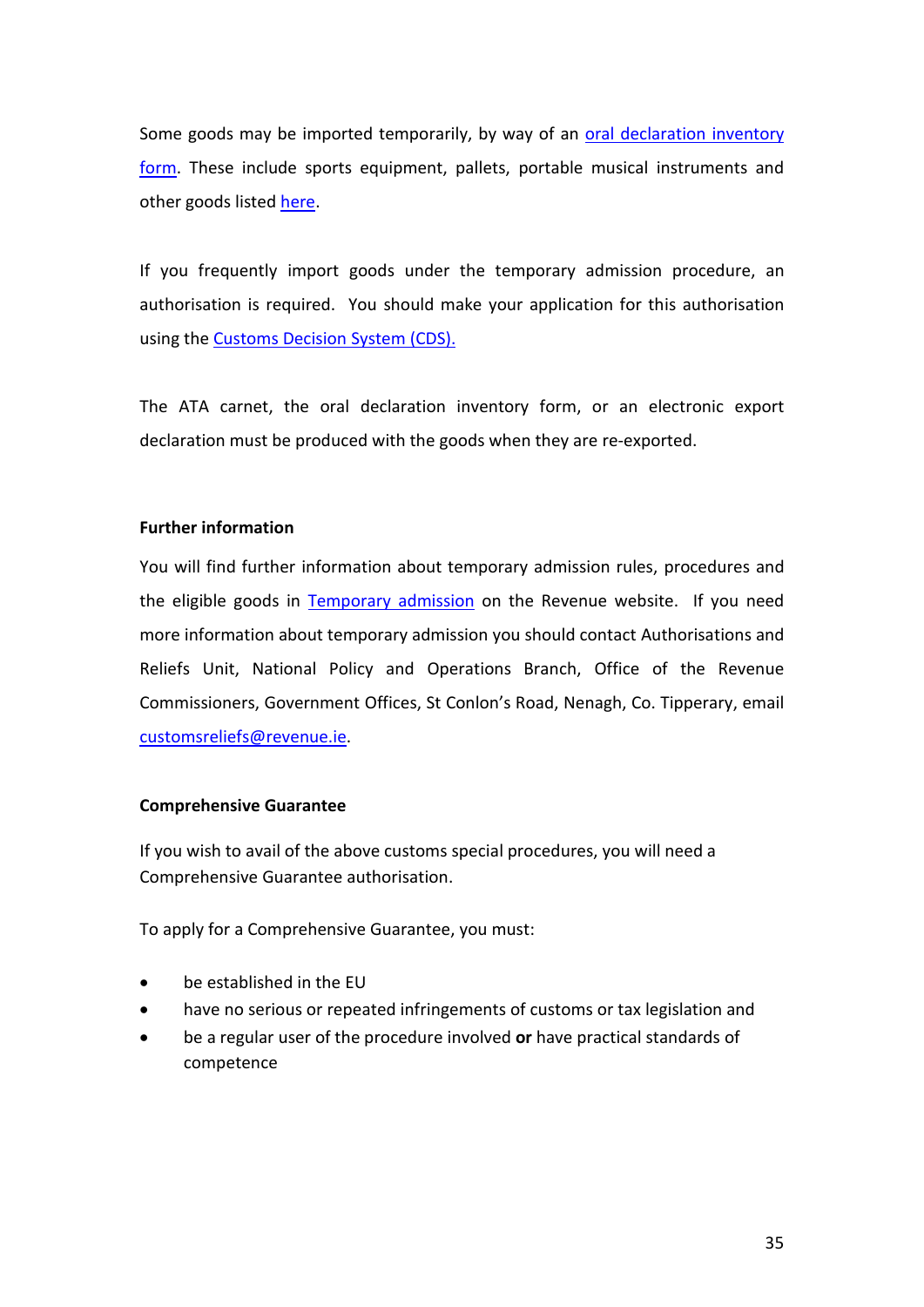## <span id="page-35-0"></span>**Applications for comprehensive guarantee and further information**

You should make your application for a comprehensive guarantee electronically using the [Customs Decisions System \(CDS\).](https://www.revenue.ie/en/customs-traders-and-agents/customs-electronic-systems/customs-decisions-system/index.aspx)

You will find further information about **comprehensive guarantee** on the Revenue website. If you need more information about comprehensive guarantee, you should contact Comprehensive Guarantee Section, Authorisations & Reliefs Unit, National Policy and Operations Branch, Office of the Revenue Commissioners, Government Offices, St Conlon's Road, Nenagh, Co. Tipperary, email [compguarantee@revenue.ie](mailto:compguarantee@revenue.ie) .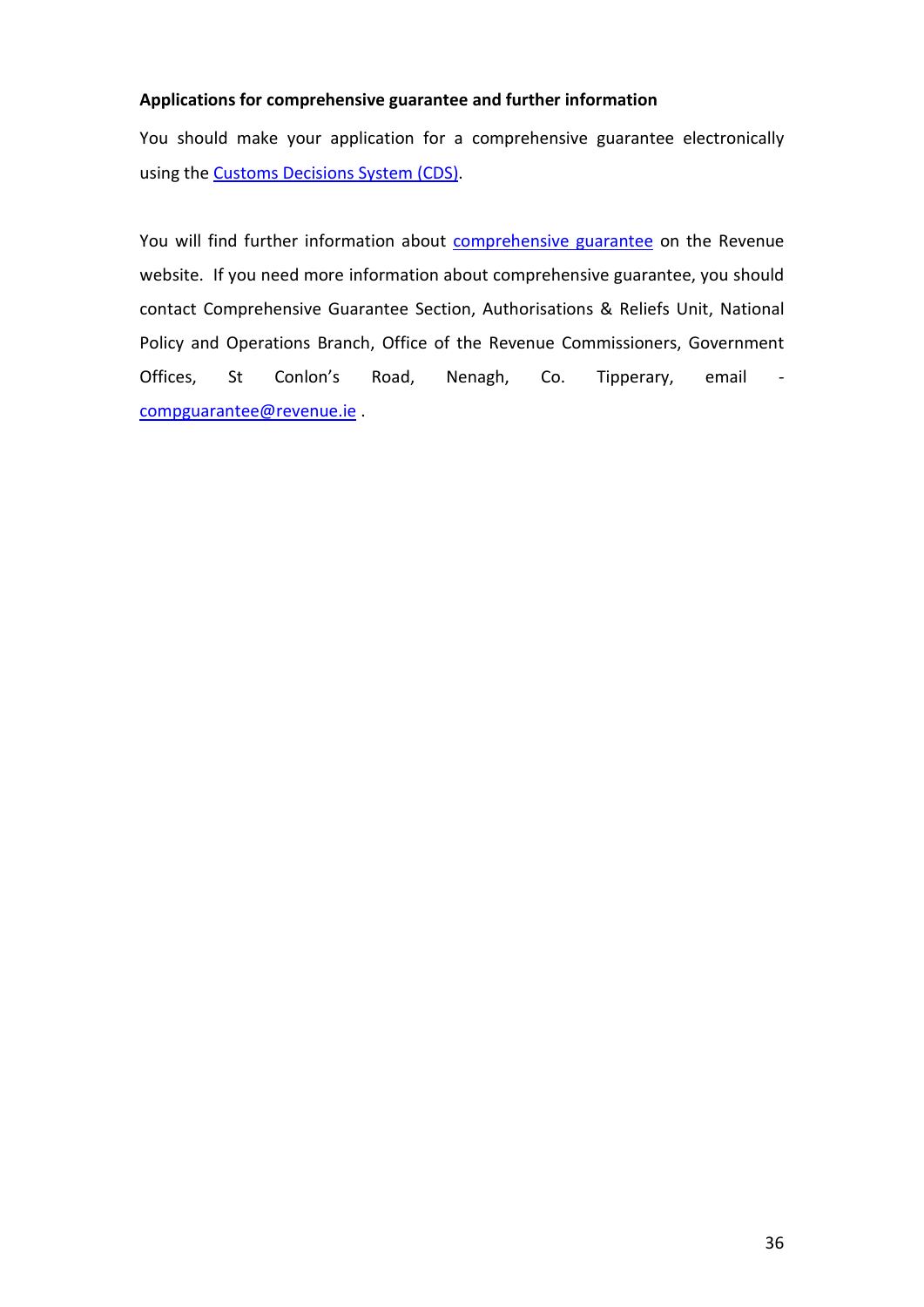#### <span id="page-36-0"></span>**8. Miscellaneous Issues**

#### <span id="page-36-1"></span>**Preferential Trade Agreements**

The EU has entered trade arrangements with certain non-EU countries. These agreements allow EU exports to enter the markets of these countries at a reduced or nil rate of duty. They also allow imports from these countries into the EU at a reduced or nil rate of duty. The EU has signed preferential trade agreements with the following:

| Albania            | Mexico                                                    |
|--------------------|-----------------------------------------------------------|
| Algeria            | Melilla                                                   |
| Andorra            | Moldova                                                   |
| Bosnia-Herzegovina | Montenegro                                                |
| Canada             | Morocco                                                   |
| Ceuta              | Nicaragua                                                 |
| Chile              | Norway                                                    |
| Colombia           | Panama                                                    |
| Costa Rica         | Peru                                                      |
| Ecuador            | Singapore                                                 |
| El Salvador        | Serbia                                                    |
| Faroe Islands      | South Africa                                              |
| Georgia            | South Korea                                               |
| Guatemala          | Switzerland                                               |
| Honduras           | Syria                                                     |
| Iceland            | The Palestinian Authority of the West Bank and Gaza Strip |
| Israel             | Tunisia                                                   |
| Japan              | Turkey                                                    |
| Jordan             | Ukraine                                                   |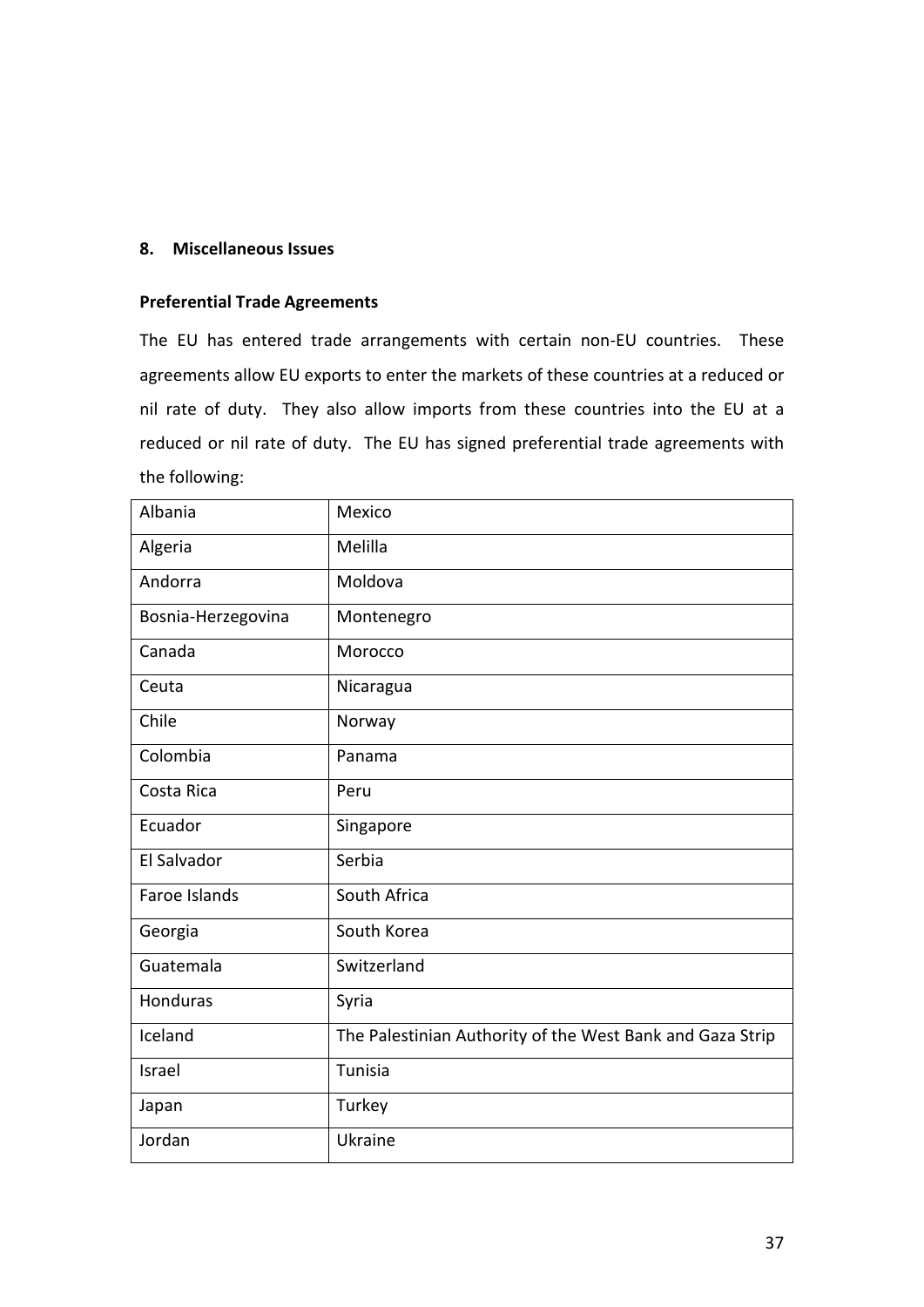| Kosovo          | United Kingdom                                    |
|-----------------|---------------------------------------------------|
| Lebanon         | African, Caribbean and Pacific (ACP) countries    |
| Liechtenstein   | EU Overseas Countries and Territories (OCT)       |
| North Macedonia | Generalised System of Preferences (GSP) countries |

## <span id="page-37-0"></span>**Preferential Duty Certification**

In order to qualify for preferential duty, goods must meet the following conditions:

- They should satisfy the product-specific origin rules in the relevant preferential trade agreement or be in free circulation in the EU/Turkey customs union territory.
- They must be accompanied by documentary evidence such as:
	- an EUR1 origin certificate
	- a specific origin declaration made on an invoice or another commercial document identifying the goods
	- an ATR customs union certificate in the case of Turkey.
- The goods must be transported directly from the export to the import market.

You will find further information in [Preferential and non-preferential origin](https://www.revenue.ie/en/customs-traders-and-agents/importing-and-exporting/origin/preferential-and-nonpreferential-origin/index.aspx) on the Revenue website.

# <span id="page-37-1"></span>**Generalised System of Preferences (GSP)**

The Generalised System of Preferences is a scheme which allows products originating in certain developing countries to be given preferential access to the markets of the EU. Preferential treatment is given in the form of reduced or zero rates of Customs Duties. The GSP scheme is specifically designed to benefit certain developing countries by giving them vital access to EU markets.

A certificate of origin Form A is the documentary evidence required to claim preferential treatment (reduced or zero rate of duty) on importation into the EU. The Form A is issued by the competent government authority in the exporting country. It is provided by the exporter to the importer in the EU. It will normally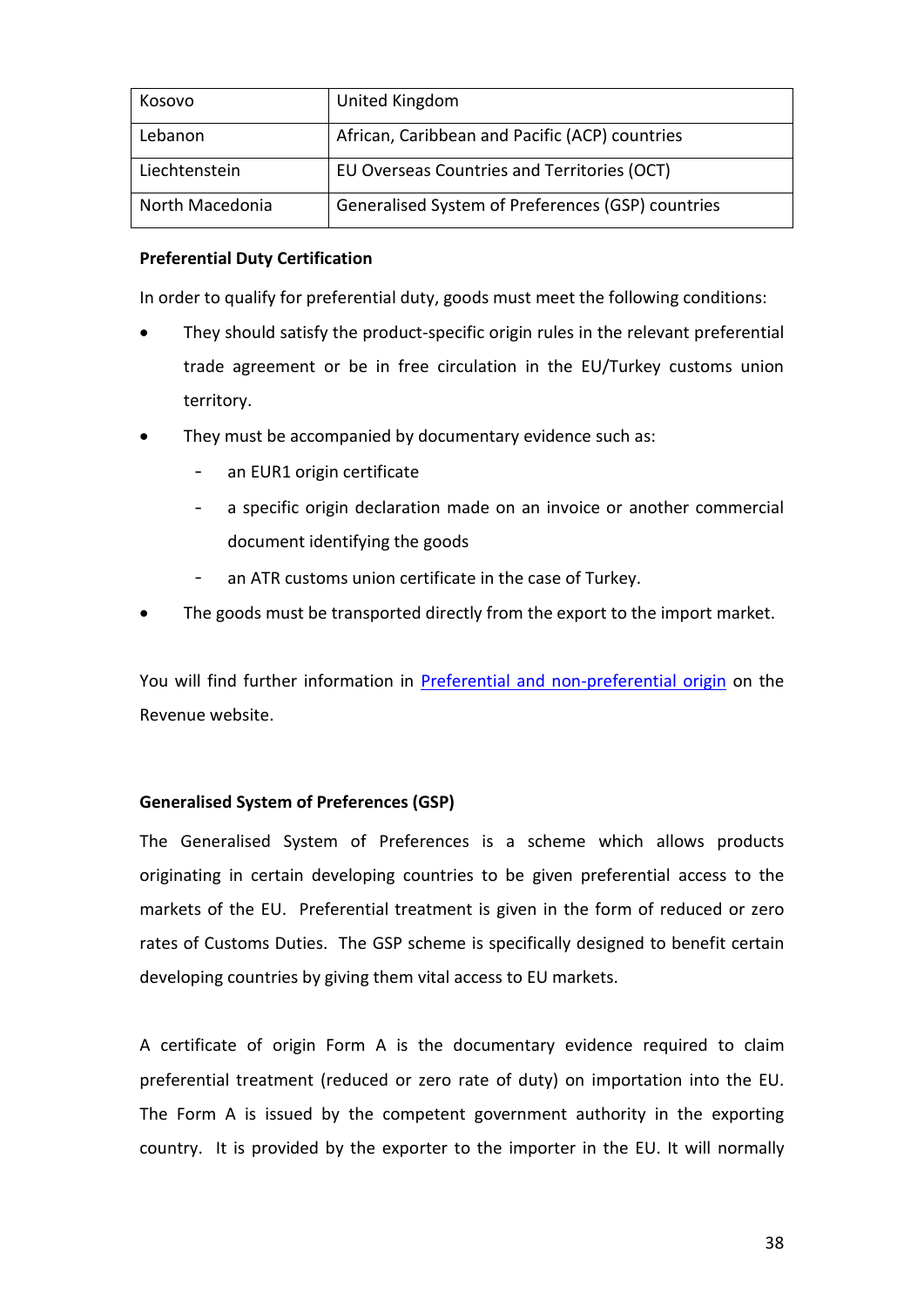accompany the goods. Issue of Form A's ceased on 30 June 2020 (See next paragraph on the Registered Exporters System (REX)).

You will find further information in [Generalised System of Preferences \(GSP\)](https://www.revenue.ie/en/customs-traders-and-agents/importing-and-exporting/origin/generalised-system-of-preferences-gsp.aspx) on the Revenue website.

## <span id="page-38-0"></span>**Registered Exporters System (REX)**

The REX system provides for certification of origin on imports into the EU from certain countries under the GSP. It also provides for the certification of origin on preferential origin exports from the EU to Canada and Japan. It allows a registered exporter to certify preferential origin by including a specific origin declaration on the invoice or another commercial document identifying the exported products. GSP countries are progressively introducing REX since 1 January 2017. This process is ongoing

You will find further information in [Registered Exporters System \(REX\)](https://www.revenue.ie/en/customs-traders-and-agents/importing-and-exporting/origin/registered-exporters-system-rex.aspx) on the Revenue website.

#### <span id="page-38-1"></span>**You will find rates of duty in [TARIC](http://ec.europa.eu/taxation_customs/dds2/taric/taric_consultation.jsp?Lang=en) on the EU Commission website**

#### <span id="page-38-2"></span>**Tariff quotas**

A tariff quota is a limited amount of a particular product, which may be imported during a specified period with a reduced or zero rate of Customs Duty. You will find further information in **Tariff quotas** on the Revenue website.

#### <span id="page-38-3"></span>**Returned goods relief**

#### <span id="page-38-4"></span>**What is returned goods relief?**

Returned goods are goods which have been exported from the EU and are subsequently re-imported. To qualify for relief the goods must be re-imported within three years from the date of export and must be in the same state as when they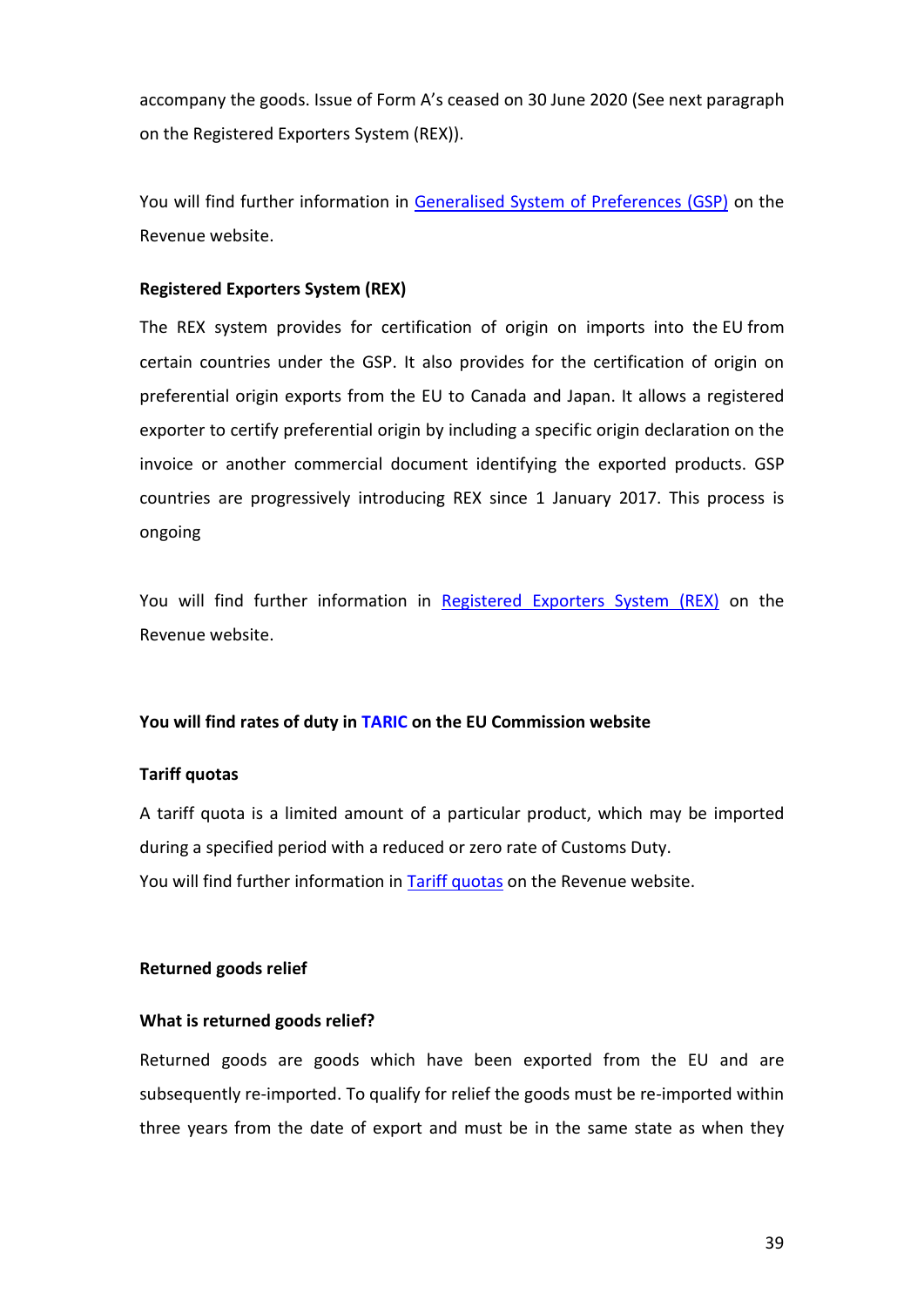were exported. Returned goods relief can be used if your overseas customer returns goods to you because they are damaged or are not what they originally ordered.

#### <span id="page-39-0"></span>**How can you get returned goods relief?**

You do not need an authorisation to obtain returned goods relief. However, in order to support your claim for returned goods relief, you must be able to prove to Revenue that the goods are those which were originally exported from the EU. You must also establish their "duty status" at the time of original export. You will find further information about returned goods in [Goods re-imported into the European](https://www.revenue.ie/en/customs-traders-and-agents/relief-from-customs-duty-and-vat/goods-reimported-into-the-european-union/procedure-at-re-importation-of-exported-goods.aspx)  [Union \(EU\)](https://www.revenue.ie/en/customs-traders-and-agents/relief-from-customs-duty-and-vat/goods-reimported-into-the-european-union/procedure-at-re-importation-of-exported-goods.aspx) on the Revenue website.

#### <span id="page-39-1"></span>**Your goods have been seized what can you do?**

Seized goods may be validly claimed by the person from whom they have been seized, or by their owner, or a person authorised by him or her. To be valid, a claim must:

- be made within one calendar month from the date of seizure
- be made in writing
- be addressed to the Officer who seized the goods or to the District Manager in whose area the goods were seized or, to Revenue, Anti-Fraud Prosecution Unit 6, Compliance Branch 2, Business Division, Bridgend, Co. Donegal
- clearly state the claimant's full name and address.

When a valid claim is received, Revenue may:

- offer settlement terms
	- or
- institute legal proceedings for the forfeiture of the goods.

If a valid claim is not received, the goods are deemed by law to be forfeit to the State and Revenue may dispose of them.